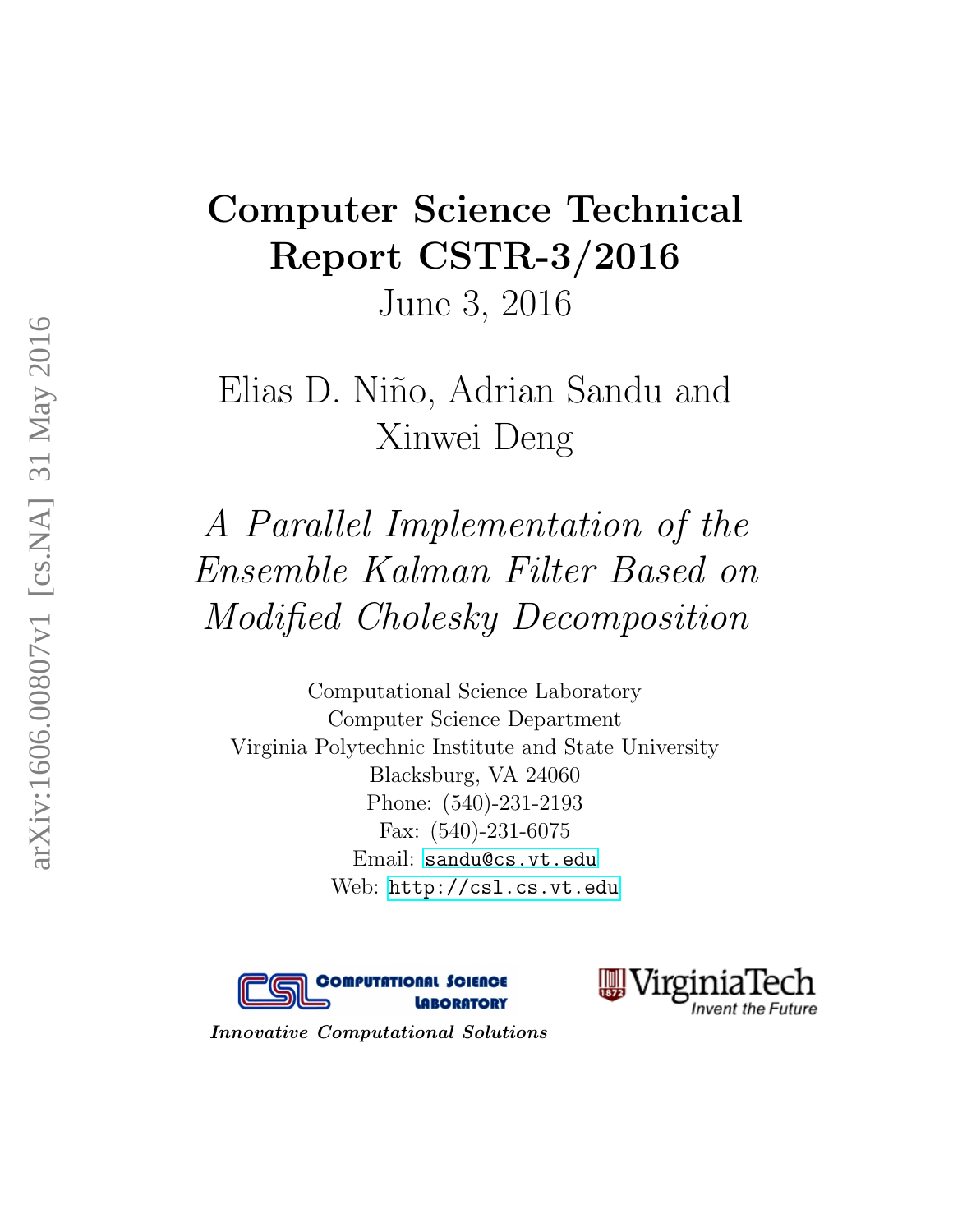# A Parallel Implementation of the Ensemble Kalman Filter Based on Modified Cholesky Decomposition

Elias D. Nino Computational Science Laboratory Department of Computer Science Virginia Tech Blacksburg, VA 24060, USA, E-mail: enino@vt.edu

Adrian Sandu Computational Science Laboratory Department of Computer Science Virginia Tech Blacksburg, VA 24060, USA, E-mail: asandu7@vt.edu

Xinwei Deng Department of Statistics Virginia Tech Blacksburg, VA 24060, USA, E-mail: xdeng@vt.edu

June 3, 2016

#### Abstract

This paper discusses an efficient parallel implementation of the ensemble Kalman filter based on the modified Cholesky decomposition. The proposed implementation starts with decomposing the domain into sub-domains. In each sub-domain a sparse estimation of the inverse background error covariance matrix is computed via a modified Cholesky decomposition; the estimates are computed concurrently on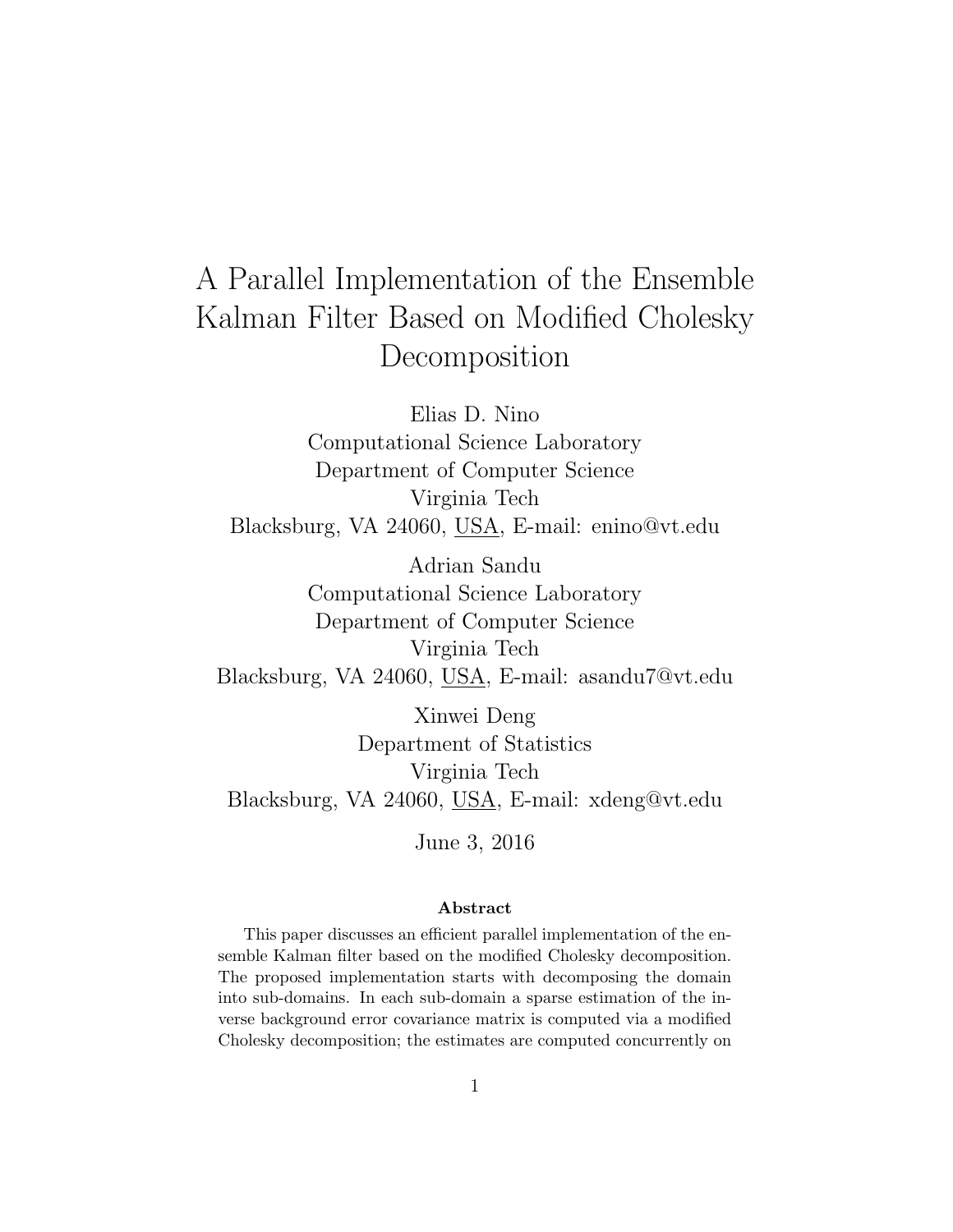separate processors. The sparsity of this estimator is dictated by the conditional independence of model components for some radius of influence. Then, the assimilation step is carried out in parallel without the need of inter-processor communication. Once the local analysis states are computed, the analysis sub-domains are mapped back onto the global domain to obtain the analysis ensemble. Computational experiments are performed using the Atmospheric General Circulation Model (SPEEDY) with the T-63 resolution on the Blueridge cluster at Virginia Tech. The number of processors used in the experiments ranges from 96 to 2,048. The proposed implementation outperforms in terms of accuracy the well-known local ensemble transform Kalman filter (LETKF) for all the model variables. The computational time of the proposed implementation is similar to that of the parallel LETKF method (where no covariance estimation is performed). Finally, for the largest number of processors, the proposed parallel implementation is 400 times faster than the serial version of the proposed method.

Keywords: ensemble Kalman filter, covariance matrix estimation, local domain analysis.

# 1 Introduction

In operational data assimilation, sequential and variational methods are required to posses the ability of being performed in parallel  $[1, 2, 3]$  $[1, 2, 3]$  $[1, 2, 3]$ . This obeys to current atmospheric and oceanic model resolutions in which the total number of components arises to the order of millions and the daily information to be assimilated in the order of terabytes [\[4,](#page-20-3) [5\]](#page-20-4). Thus, serial data assimilation methods are impractical under realistic operational scenarios. In sequential data assimilation, one of the best parallel ensemble Kalman filter (EnKF) implementations is the local ensemble transform Kalman filter (LETKF) [\[6\]](#page-21-0). This method is based on domain localization given a radius of influence  $\zeta$ . Usually, the assimilation process is performed for each model component in parallel making use of a deterministic formulation of the EnKF in the ensemble space. In this formulation, the unknown background error covariance matrix is estimated by the rank-deficient ensemble covariance matrix which, in ensemble space, is well-defined. The LETKF relies in the assumption that local domain analyses avoid the impact of spurious correlations, for instance, by considering only small values for  $\zeta$ . However, in operational data assimilation,  $\zeta$  can be large owing to circumstances such as sparse observational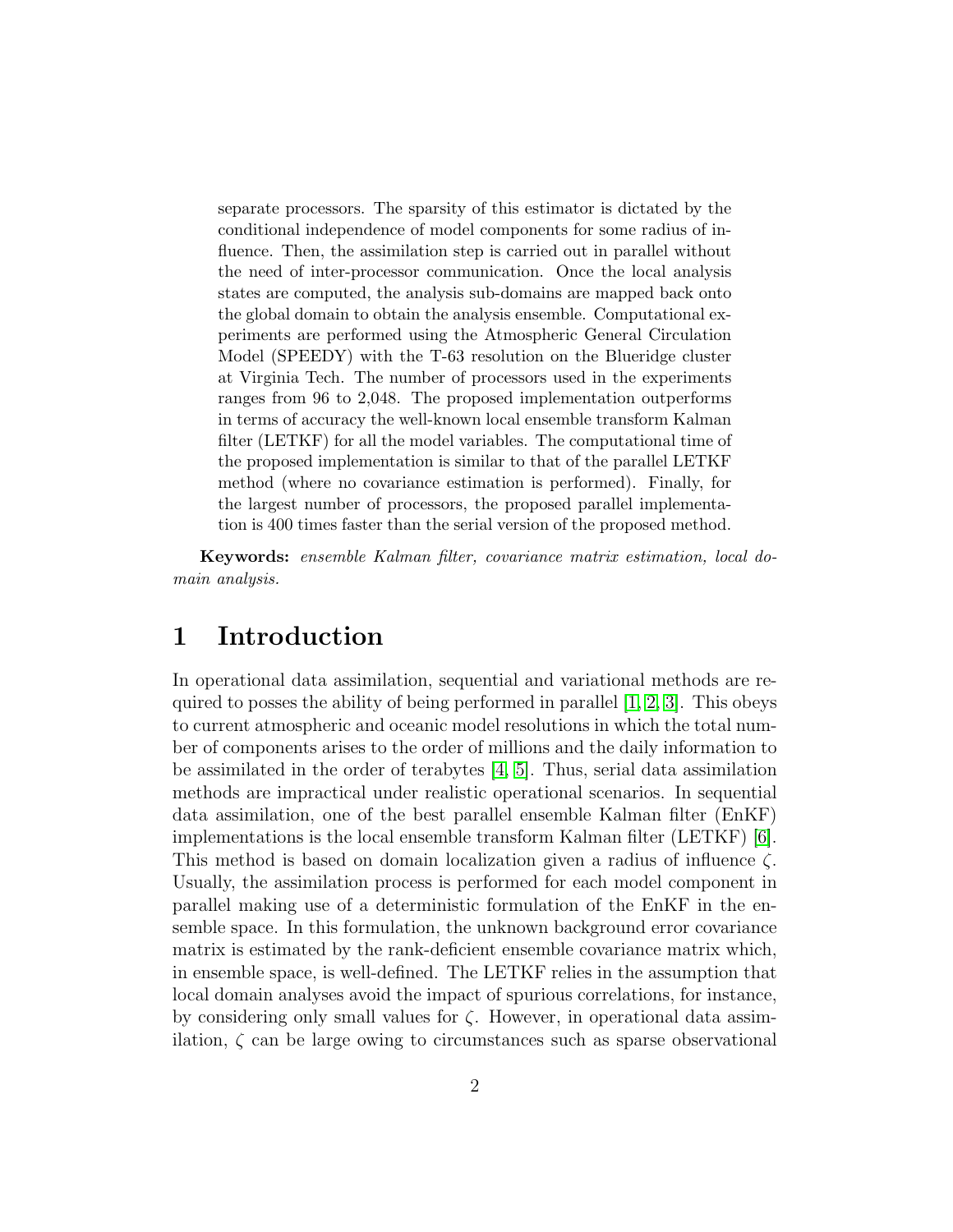networks and/or long distance data error correlations (i.e., pressure fields) In such cases, the accuracy of the LETKF can be negatively impacted owing to spurious correlations.

We think there is an opportunity to provide a more robust parallel ensemble Kalman filter implementation via a better estimation of background error correlations. When two model components (i.e., grid points) are assumed to be conditionally independent, their corresponding entry in the estimated inverse background error covariance matrix is zero. Conditionally dependence/independence of model components can be forced making use of local domain analyses. For instance, when the distance of two model components in physical space is larger than  $\zeta$ , their corresponding entry in the inverse background error covariance matrix is zero. This can be exploited in order to obtain sparse estimators of such matrix which implies huge savings in terms of memory and computations. Even more, high performance computing can be used in order to speedup the assimilation process: the global domain can be decomposed according to an available number of processors, for all processors, local inverse background error covariance matrices are estimated and then, the stochastic EnKF formulation [\[7\]](#page-21-1) can be used in order to compute local domain analyses. The local analyses and then mapped back onto the global domain from which the global analysis state is obtained.

This paper is organized as follows. In section [2](#page-3-0) basic concepts regarding sequential data assimilation and covariance matrix estimation are presented, in section [3](#page-8-0) a parallel implementation of the ensemble Kalman filter based on the modified Cholesky decomposition is proposed; experimental results are discussed in section [4](#page-12-0) and future research directions are presented in section [5.](#page-18-0) Conclusions are drawn in section [6.](#page-19-0)

## <span id="page-3-0"></span>2 Preliminaries

### <span id="page-3-1"></span>2.1 Modified Cholesky decompositon

Let  $S = \{s_1, s_2, \ldots, s_N\} \in \mathbb{R}^{n \times N}$ , the matrix whose columns are *n*-th dimensional random Gaussian vectors with probability distribution  $\mathcal{N}(\mathbf{0}_n, \mathbf{Q}),$ where the number of columns  $N$  denotes the number of samples. Denote by  $\mathbf{x}^{[j]} \in \mathbb{R}^{N \times 1}$ , the vector holding the j-th component across all the columns of **S**, for  $2 \leq j \leq n$ . The modified Cholesky decomposition [\[8\]](#page-21-2) arises from regressing each variable  $\mathbf{x}^{[j]}$  on its predecessors  $\mathbf{x}^{[j-1]}, \mathbf{x}^{[j-2]}, \ldots, \mathbf{x}^{[1]},$  that is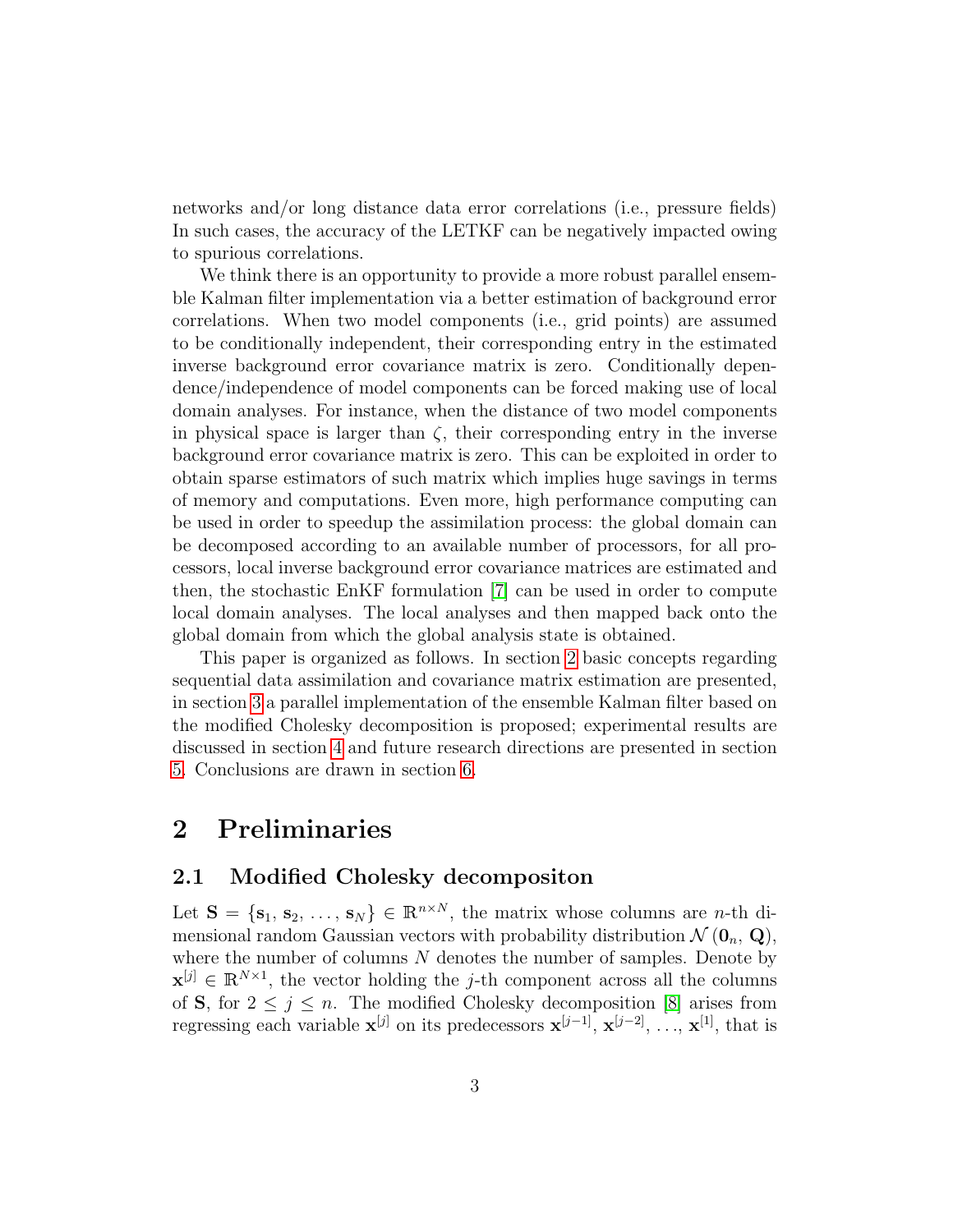, fitting regressions:

<span id="page-4-1"></span>
$$
\mathbf{x}^{[j]} = \sum_{q=1}^{j-1} \beta_{jq} \cdot \mathbf{x}^{[q]} + \varepsilon^{[j]} \in \mathbb{R}^{N \times 1},\tag{1}
$$

where  $\varepsilon^{[j]}$  denotes the error in the regression of the j-th component. Let  $\mathbf{D}_{jj} = \{ \text{var}(\varepsilon^{[j]}) \} \in \mathbb{R}^{n \times n}$  be the diagonal matrix of error variances and let  $\mathbf{T}_{jq} = \{-\beta_{jq}\}\in \mathbb{R}^{n \times n}$  denote the unitary lower-triangular matrix containing the negative value of regression coefficients, for  $2 \le q < j \le n$ . An approximation of the inverse covariance matrix  $\mathbf{Q}^{-1} \in \mathbb{R}^{n \times n}$  reads:

$$
\mathbf{Q}^{-1} \approx \hat{\mathbf{Q}}^{-1} = \mathbf{T}^T \cdot \mathbf{D}^{-1} \cdot \mathbf{T},\tag{2}
$$

and making use of basic linear algebra, an approximation of  $\mathbf{Q} \in \mathbb{R}^{n \times n}$  is:

<span id="page-4-0"></span>
$$
\mathbf{Q} \approx \widehat{\mathbf{Q}} = \mathbf{T}^{-1} \cdot \mathbf{D} \cdot \mathbf{T}^{-T} . \tag{3}
$$

#### 2.2 Local ensemble transform Kalman filter

Localization is commonly used in the context of sequential data assimilation in order to mitigate the impact of spurious correlations in the assimilation process. In general, two forms of localization methods are used: covariance matrix localization and domain localization, both have proven to be equivalent [\[9\]](#page-21-3). In practice, covariance matrix localization can be very difficult owing to the explicit representation in memory of the ensemble covariance matrix. On the other hand, domain localization methods avoid spurious correlations by considering only observations within a given radius of influence ζ: in the two-dimensional case, each model component is surrounded by a local box of dimension  $(2 \cdot \zeta + 1, 2 \cdot \zeta + 1)$  and the information within the scope of  $\zeta$  (observed components and background error correlations) is used in the assimilation process and conversely, the information out the local box is discarded. In figure [1,](#page-5-0) local boxes for different radii of influence  $\zeta$ are shown. The red grid point is the one to be assimilated, blue points are used in the assimilation process while black points are discarded. Based on this idea, the local ensemble transform Kalman filter is proposed (LETKF) [\[6\]](#page-21-0) The global formulation of the LETKF is defined as follows: for a given background ensemble

$$
\mathbf{X}^{b} = \left[ \mathbf{x}^{b[1]}, \mathbf{x}^{b[2]}, \dots, \mathbf{x}^{b[N]} \right] \in \mathbb{R}^{n \times N},\tag{4}
$$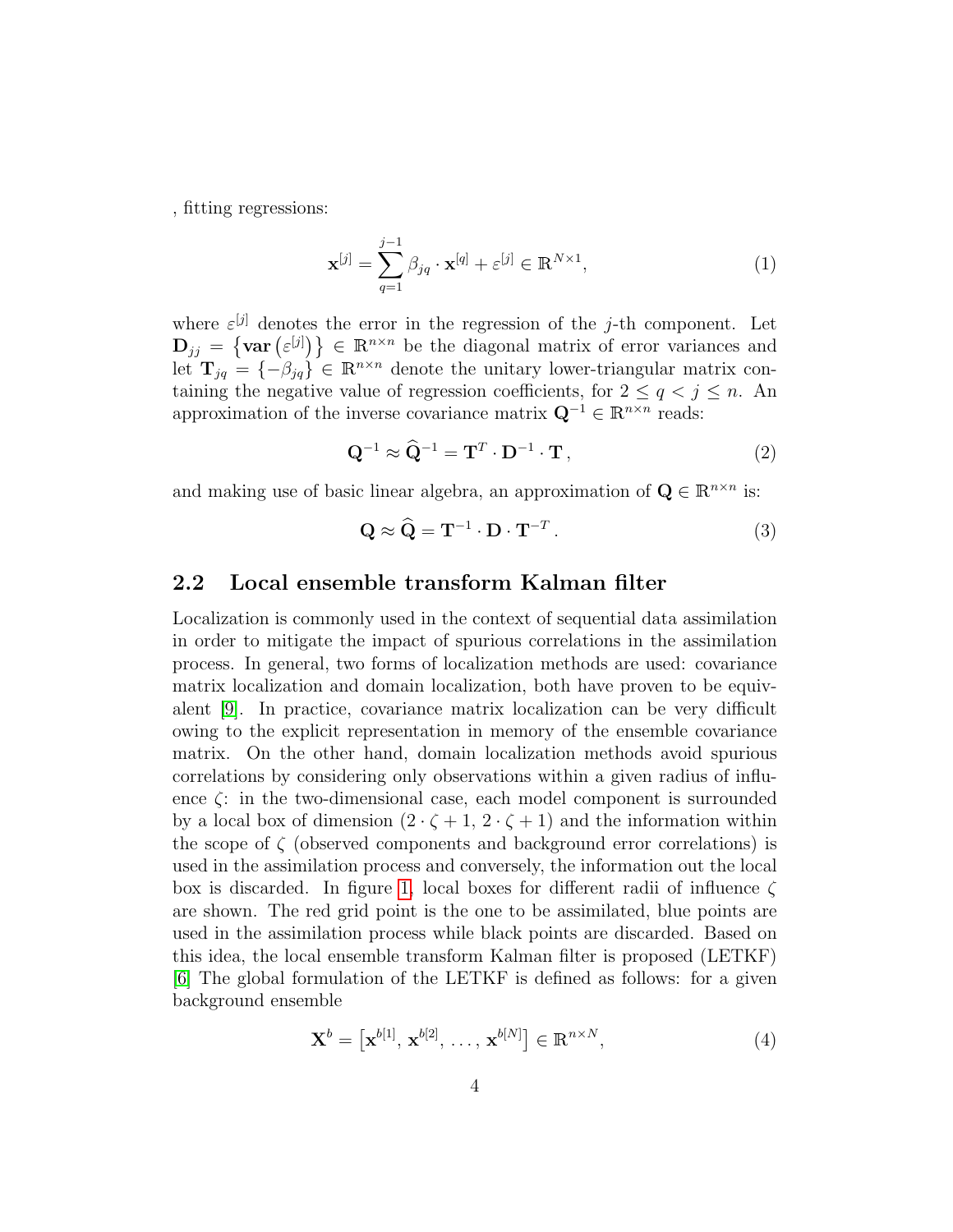<span id="page-5-0"></span>

Figure 1: Local boxes for different radius of influence  $\zeta$ .

and ensemble perturbation matrix

<span id="page-5-2"></span><span id="page-5-1"></span>
$$
\mathbf{U}^b = \mathbf{X}^b - \overline{\mathbf{x}}^b \otimes \mathbf{1}_N^T \in \mathbb{R}^{n \times N},\tag{5}
$$

where *n* is the number of model components, N is the ensemble size,  $\mathbf{x}^{b[i]} \in$  $\mathbb{R}^{n\times 1}$  is the *i*-th ensemble member, for  $1 \leq i \leq N$ ,  $\bar{\mathbf{x}}^b$  is the ensemble mean,  $\mathbf{1}_N$  is the N-th dimensional vector whose components are all ones and ⊗ denotes the outer product of two vectors, an estimated of the analysis error covariance matrix in the ensemble space reads:

$$
\widehat{\mathbf{P}^a} = \left[ (N-1) \cdot \mathbf{I}_{N \times N} + \mathbf{Z}^T \cdot \mathbf{R}^{-1} \cdot \mathbf{Z} \right]^{-1}
$$
(6a)

where  $\mathbf{Z} = \mathbf{H} \cdot \mathbf{U}^b \in \mathbb{R}^{m \times N}$ ,  $\mathbf{H} \in \mathbb{R}^{m \times n}$  is the linear observational operator, m is the number of observed components and,  $\mathbf{R} \in \mathbb{R}^{m \times m}$  is the estimated data error covariance matrix. The optimal weights in such space reads:

$$
\mathbf{r}^{a} = \widehat{\mathbf{P}^{a}} \cdot \mathbf{Z}^{T} \cdot \mathbf{R}^{-1} \cdot \left[ \mathbf{y} - \mathbf{H} \cdot \overline{\mathbf{x}}^{b} \right],\tag{6b}
$$

therefore, the optimal perturbations can be computed as follows:

$$
\mathbf{W}^{a} = \mathbf{r}^{a} \otimes \mathbf{1}_{N}^{T} + \left[ (N - 1) \cdot \widehat{\mathbf{P}^{a}} \right]^{1/2} \in \mathbb{R}^{N \times N}
$$
(6c)

from which, in model space, the analysis reads:

$$
\mathbf{X}^a = \overline{\mathbf{x}}^b \otimes \mathbf{1}_N^T + \mathbf{U} \cdot \mathbf{W}^a \in \mathbb{R}^{n \times N} \,. \tag{6d}
$$

The set of equations [\(6\)](#page-5-1) are applied to each model component in order to compute the global analysis state.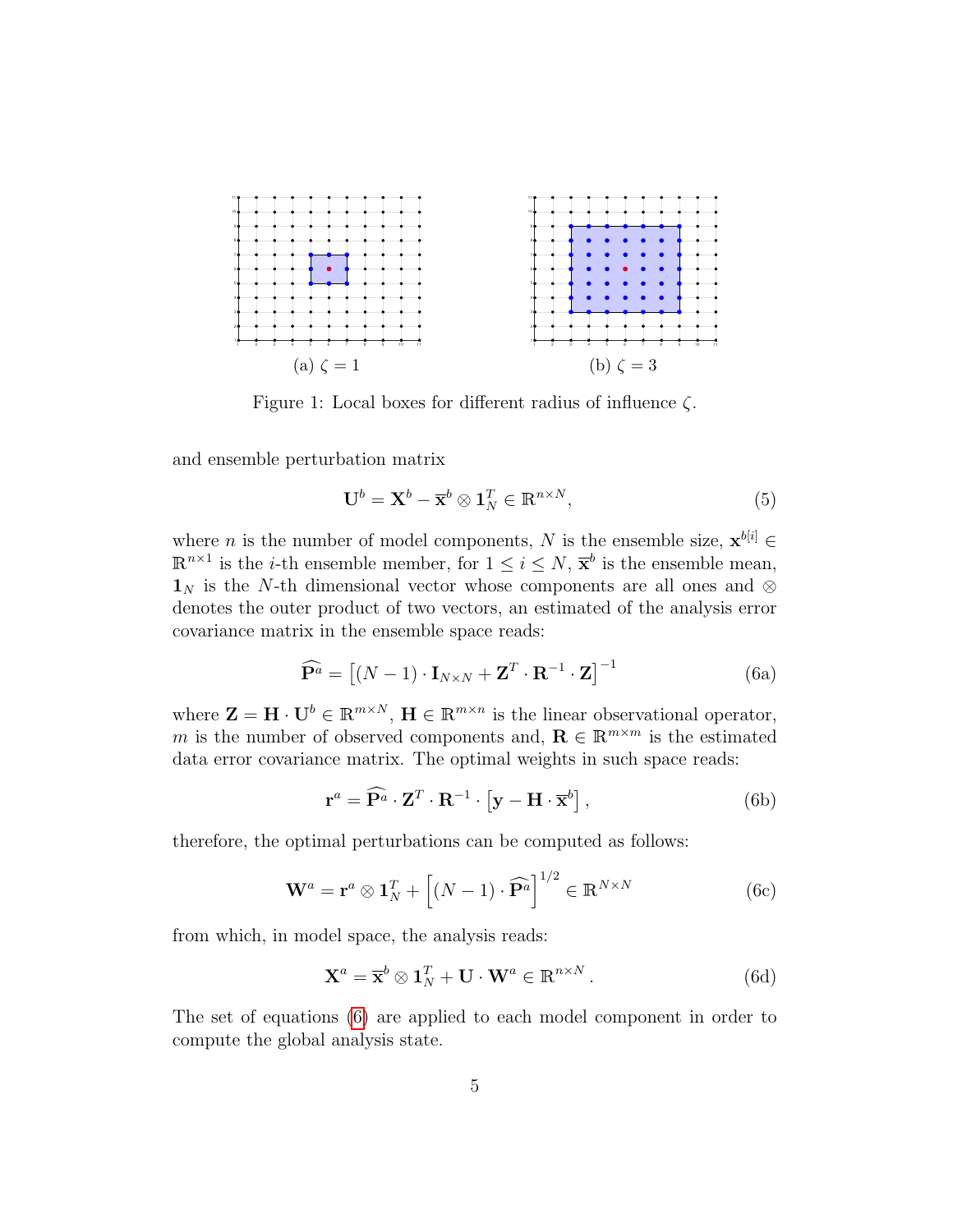### 2.3 Ensemble Kalman Filter Based On Modified Cholesky

In [\[10\]](#page-21-4), the modified Cholesky decomposition is used in order to obtain sparse estimators of the inverse background error covariance matrix. the columns of matrix [\(5\)](#page-5-2) are assumed normally distributed with moments:

$$
\mathbf{u}^{b[i]} \sim \mathcal{N}\left(\mathbf{0}_n, \mathbf{B}\right), \text{ for } 1 \le i \le N,\tag{7}
$$

where  $\mathbf{B} \in \mathbb{R}^{n \times n}$  is the true unknown background error covariance matrix. Denote by  $\mathbf{x}^{[j]} \in \mathbb{R}^{N \times 1}$  the vector holding the j-th model component across all the columns of matrix [\(5\)](#page-5-2), for  $1 \leq j \leq n$ , following the analysis of section [2.1,](#page-3-1) i.e.,  $S = U$ , an estimate of the inverse background error covariance matrix reads:

$$
\mathbf{B}^{-1} \approx \widehat{\mathbf{B}}^{-1} = \mathbf{T}^T \cdot \mathbf{D}^{-1} \cdot \mathbf{T} \in \mathbb{R}^{n \times n},\tag{8}
$$

and similar to [\(3\)](#page-4-0),

$$
\mathbf{B} \approx \widehat{\mathbf{B}} = \mathbf{T}^{-1} \cdot \mathbf{D} \cdot \mathbf{T}^{-T} \in \mathbb{R}^{n \times n}.
$$
 (9)

Based on [\(1\)](#page-4-1), the resulting estimator  $\mathbf{B}^{-1}$  can be dense. This implies no conditional independence of model components in space which, in practice, can be quite unrealistic for model variables such as wind components, specific humidity and temperature. Thus, a more realistic approximation of B<sup>−</sup><sup>1</sup> implies a sparse estimator  $\mathbf{B}^{-1}$ . Readily, the structure of  $\mathbf{B}^{-1}$  depends on the structure of  $T$  this is, on the non-zero coefficients from the regression problems [\(1\)](#page-4-1). Consequently, if we want to force a particular structure on  $\mathbf{B}^{-1}$ some of the coefficients in [\(1\)](#page-4-1) must be set to zero. Thus, we can condition the predecessors of a particular model component to be inside the scope of some radius  $\zeta$ . This will depend on the manner how the model components are labeled. In practice, row-major and column-major formats are commonly used in the context of data assimilation but, other formats can be used in order to exploit particular features of model discretizations and/or dynamics. For instance, making use of row-major format, consider we want to compute the corresponding set of coefficients for the grid point 6 in figure [2](#page-7-0) for  $\zeta = 1$ . The local box surrounding the grid point 6 provides the model components inside the scope of  $\zeta$ . Readily, the predecessors of 6 are the model components labeled from 1 to 5 according to the labelling system utilized.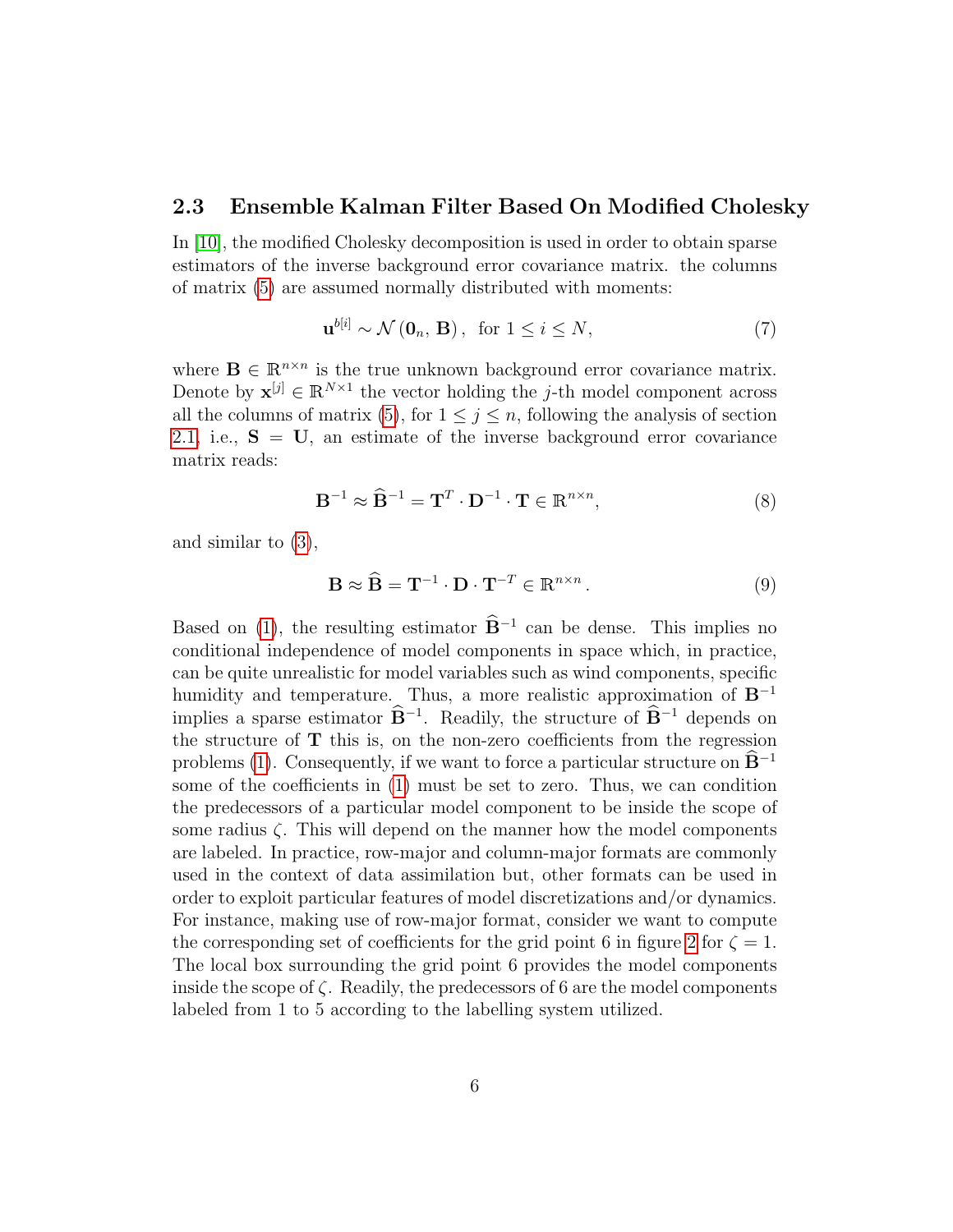<span id="page-7-0"></span>

|   | 5 |    | 13 |
|---|---|----|----|
|   |   | Π  | 14 |
| 3 |   |    | 15 |
| 4 | 8 | 12 | L6 |

|   | 5 | 9  | 13 |
|---|---|----|----|
| 2 |   | 10 | 14 |
| 8 |   | 11 | 15 |
|   | 8 |    | 6  |

(a) In blue, local box for the model component 6 when  $\zeta = 1$ .

(b) In blue, predecessors of the model component 6 for  $\zeta = 1$ .

Figure 2: Local model components (local box) and local predecessors for the model component 6 when  $\zeta = 1$ . Column-major ordering is utilized to label the model components.

In general, the analysis increments of the EnKF reads:

$$
\mathbf{X}^a = \mathbf{X}^b + \boldsymbol{\delta} \mathbf{X}^a \in \mathbb{R}^{n \times N},\tag{10}
$$

where  $\delta X^a$  is known as the analysis increment. According to the primal formulation of the EnKF,  $\hat{\mathbf{B}}^{-1}$  is used in order to compute the analysis correction:

<span id="page-7-1"></span>
$$
\delta \mathbf{X} = \left[ \widehat{\mathbf{B}}^{-1} + \mathbf{H}^T \cdot \mathbf{R}^{-1} \cdot \mathbf{H} \right]^{-1} \cdot \mathbf{H}^T \cdot \mathbf{R}^{-1} \cdot \left[ \mathbf{Y}^s - \mathbf{H} \cdot \mathbf{X}^b \right] \in \mathbb{R}^{n \times N} (11)
$$

while, in the dual formulation  $\widehat{B}$  is implicitly used:

$$
\delta \mathbf{X} = \mathbf{X} \cdot \mathbf{V}^T \cdot \left[ \mathbf{R} + \mathbf{V} \cdot \mathbf{V}^T \right]^{-1} \cdot \left[ \mathbf{Y}^s - \mathbf{H} \cdot \mathbf{X}^b \right] \in \mathbb{R}^{n \times N}, \qquad (12)
$$

where

<span id="page-7-2"></span>
$$
\mathbf{T} \cdot \mathbf{X} = \mathbf{D}^{1/2} \in \mathbb{R}^{n \times n},\tag{13}
$$

 $\mathbf{Y}^s \in \mathbb{R}^{m \times N}$  is the matrix of perturbed observation with data error distribution  $\mathcal{N}(\mathbf{0}_m, \mathbf{R})$ , and  $\mathbf{V} = \mathbf{H} \cdot \mathbf{X} \in \mathbb{R}^{m \times n}$ . The primal approach can be employed making use of iterative solvers in order to solve the implicit linear system in [\(11\)](#page-7-1). On the other hand, the dual approach relies most of its computation in the solution of the unitary triangular linear system in [\(13\)](#page-7-2). In general, there are good linear solvers in the current literature, some of them well-known and used in operational data assimilation such as the case of LAPACK [\[11\]](#page-21-5) and CuBLAS [\[12\]](#page-21-6). Compact representation of matrices can be used as well in order to exploit the structures of  $\widehat{\mathbf{B}}^{-1}$  and T in terms of memory allocation.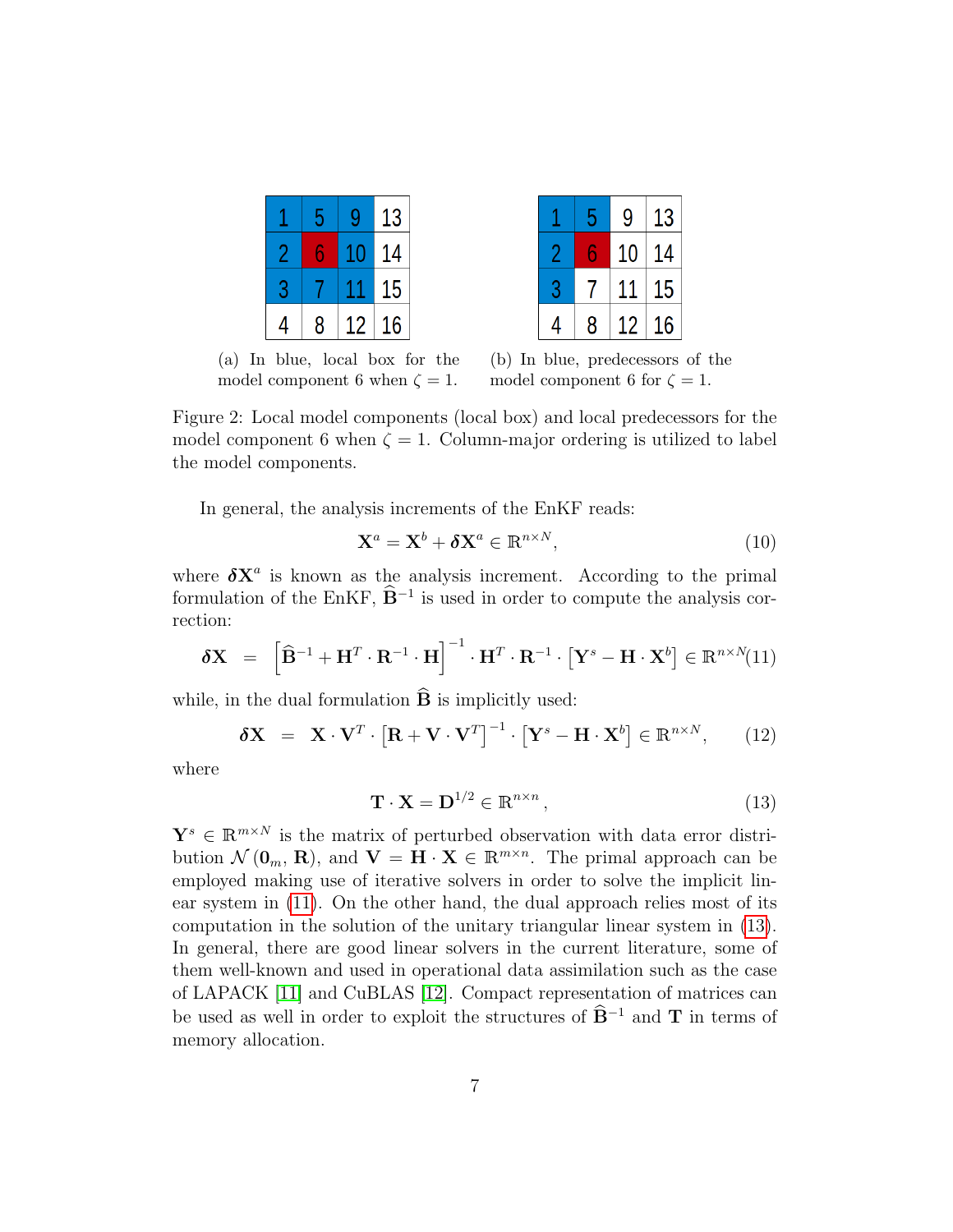# <span id="page-8-0"></span>3 Proposed parallel implementation of the ensemble Kalman filter based on modified Cholesky decomposition

We consider the use of domain decomposition in order to reduce the dimension of the data assimilation problem. To start, the domain is split according to a given number of sub-domains. Typically, the number of sub-domains matches the number of threads/processors involved in the assimilation process. In figures [3a, 3b](#page-9-0) and [3c](#page-9-0) the domain is decomposed in 12, 20 and 80 equitable sub-domains, respectively. With no loose of generality, consider the number of sub-domains  $\Delta$  to be a multiple of n. The total number of model components at each sub-domain is  $n/\Delta$  but, in order to estimate  $\widehat{\mathbf{B}}^{-1}$ , boundary information is needed which adds  $(2 \cdot \zeta + 1)^2$  model grid points to the procedure of background covariance matrix estimation. For instance, figure [3d](#page-9-0) shows a domain decomposed in 16 sub-domains, the blue dashed squares denote boundary information for two particular sub-domains. If we consider  $\Delta$  sub-domains, at the k-th sub-domain, for  $1 \leq k \leq \Delta$ , the analysis reads:

<span id="page-8-1"></span>
$$
\mathbf{X}_{[k]}^{a} = \mathbf{X}_{[k]}^{b} + \widehat{\mathbf{B}}_{[k]} \cdot \mathbf{H}_{[k]}^{T} \cdot \left[ \mathbf{R}_{[k]} + \mathbf{H}_{[k]} \cdot \widehat{\mathbf{B}}_{[k]} \cdot \mathbf{H}_{[k]}^{T} \right] \cdot \left[ \mathbf{Y}_{[k]}^{s} - \mathbf{H}_{[k]} \cdot \mathbf{X}_{[k]}^{b} \right] \in \mathbb{R}^{n_{sd} \times N},
$$
\n(14)

where  $n_{sd} = n/\Delta + (2 \cdot \zeta + 1)^2$ , and at sub-domain k:  $\mathbf{X}^b_{[k]}$  are the model components,  $\mathbf{H}_{[k]} \in \mathbb{R}^{m_{sd} \times n_{sd}}$  is the linear observational operator,  $m_{sd}$  is the number of observed components in the sub-domain,  $\mathbf{Y}_{[k]}^s \in \mathbb{R}^{m_{sd} \times N}$  is the sub-set of perturbed observations,  $\widehat{\mathbf{B}}_{[k]}^{-1} \in \mathbb{R}^{n_{sd}\times n_{sd}}$  is the local inverse estimation of the background error covariance matrix and  $\mathbf{R}_{[k]} \in \mathbb{R}^{m_{sd}\times m_{sd}}$  is the local data-error covariance information. Thus, for all  $1 \leq k \leq \Delta$ , the analysis sub-domains [\(14\)](#page-8-1) are computed, the  $(2 \cdot \zeta + 1)^2$  boundary points are discarded and then,  $n/\Delta$  analysis points are mapped back onto the global domain. Readily, the dual approach can be used as well. One desired property of the proposed EnKF implementation is that boundary information is not exchanged during the assimilation process, each sub-domain works independently in the estimation of  $\widehat{\mathbf{B}}_{[k]}^{-1}$  and posterior assimilation of  $\mathbf{Y}_{[k]}^s$ . In the Algorithm [1,](#page-0-0) the parallel ensemble Kalman filter based on modified Cholesky decomposition is detailed. The analysis step of this method is shown in the Algorithm [2](#page-0-0) wherein, the model state is divided according to the number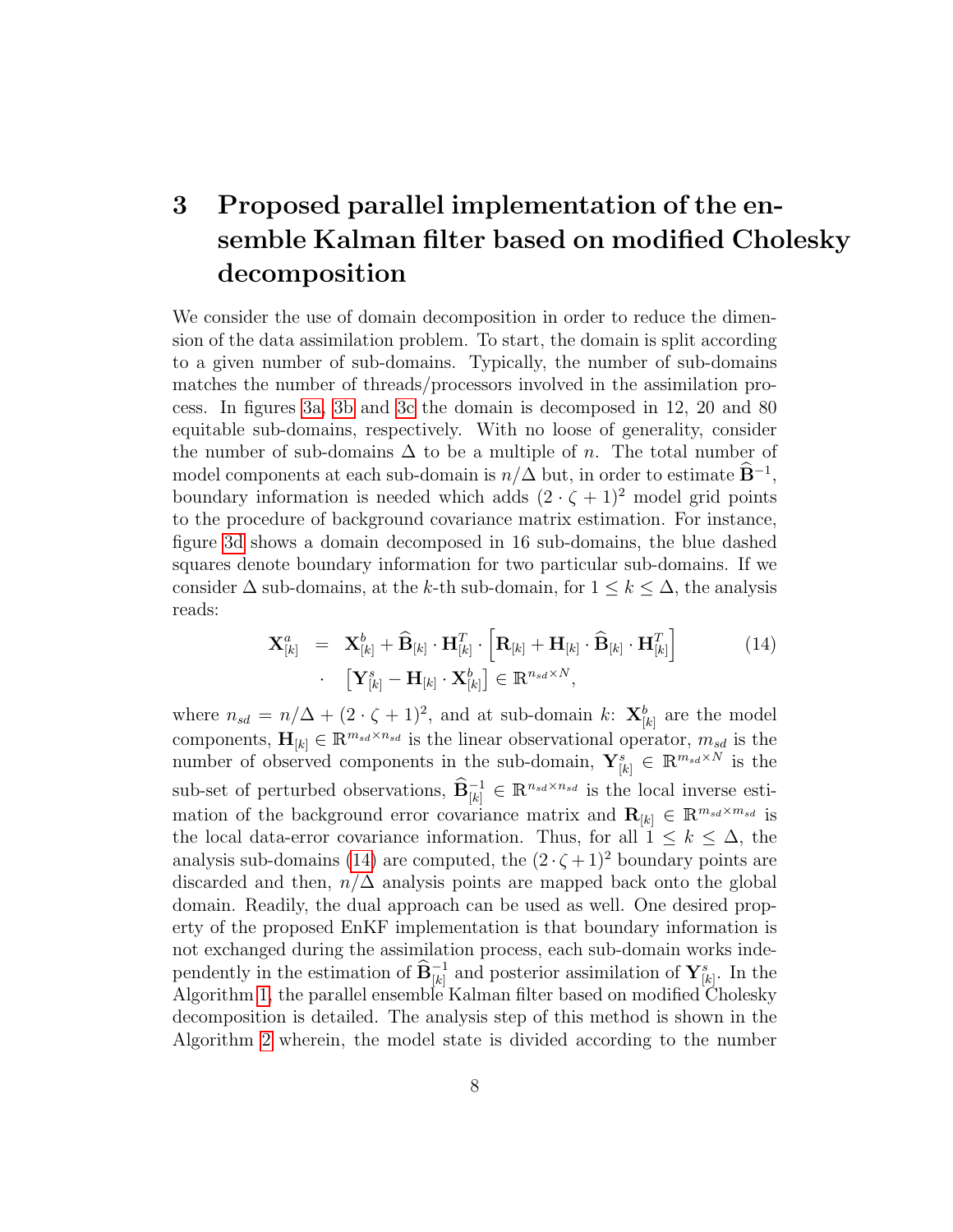<span id="page-9-0"></span>

Figure 3: Domain decomposition for different number of sub-domains.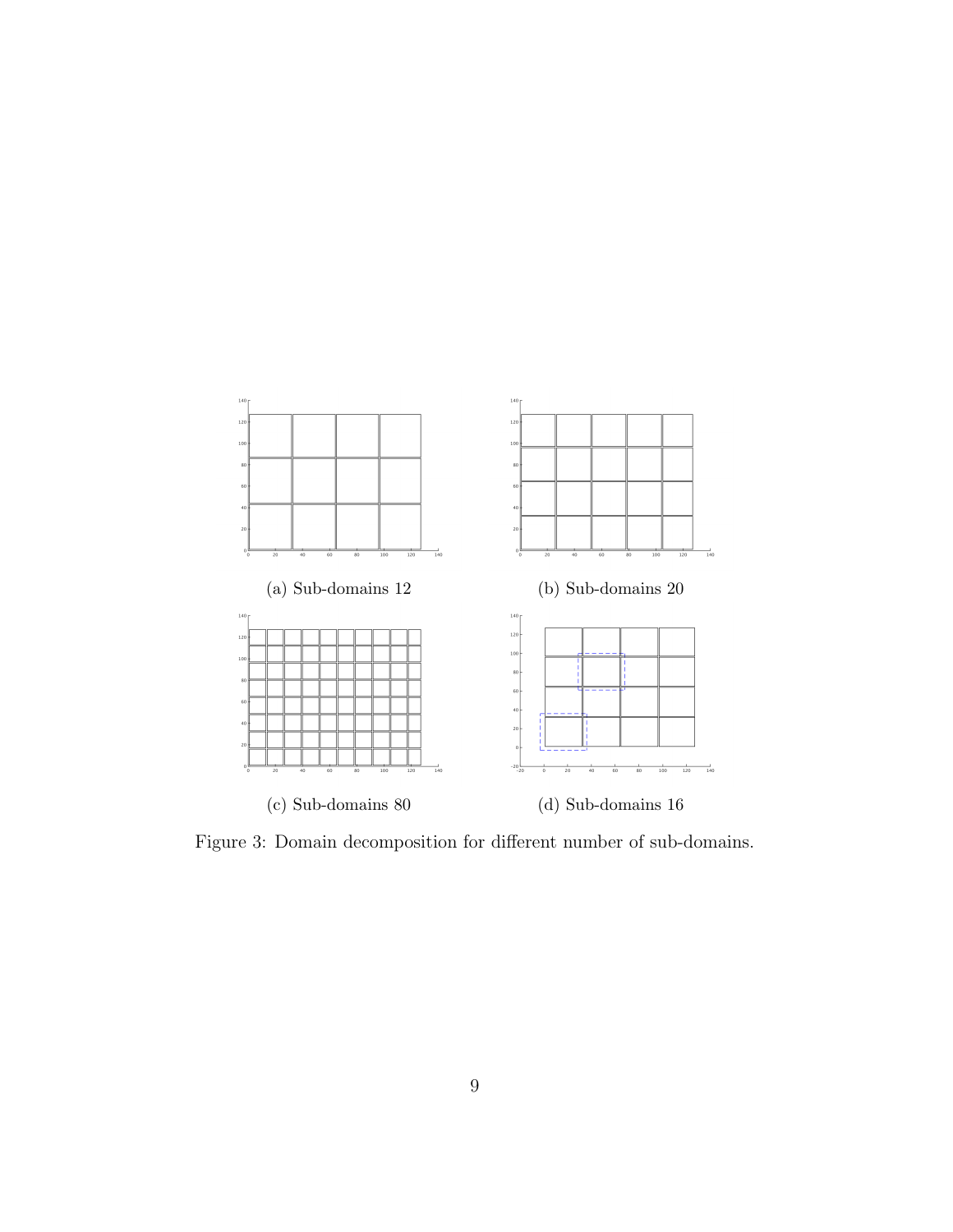of sub-domains  $\Delta$  and then, in parallel, information of the background ensemble, the observed components, the observation operator, the estimated data error correlations at each sub-domain are utilized in order to perform the local assimilations. The analysis sub-domains are then merged into the global analysis state as can be seen in line [9](#page-0-0) of the Algorithm [2.](#page-0-0) Atomicity is not needed for this operation since analysis sub-domains do not intersect owing to all information concerning to boundaries is discarded after the assimilation step. The local assimilation process is detailed in the Algorithm [\(3\)](#page-0-0).

Algorithm 1 Parallel ensemble Kalman filter based on modified Cholesky decomposition (PAR-EnKF-MC)

**Require:** Initial background ensemble  $\mathbf{X}^{b} = [\mathbf{x}^{b[1]}, \mathbf{x}^{b[2]}, \ldots, \mathbf{x}^{b[N]}] \in \mathbb{R}^{n \times N}$ . Ensure: Analysis ensemble at each assimilation time.

1: while There are observations to be assimilated do

2: Retrieve y. 3:  $Y^s \leftarrow \text{create\_perturbed\_observations}(y, R)$  $\mathrm{A:}\qquad\mathrm{X}^{a}\leftarrow\mathrm{perform\_assimization}(\mathrm{X}^{b},\,\mathrm{Y}^{s})$  $\triangleright$  Parallel analysis step 5: for all  $k \leftarrow 1 \rightarrow N$  do  $\Rightarrow$  Parallel forecast step 6:  $\mathbf{x}^{b[k]} \leftarrow \mathcal{M}_{t_{previous} \rightarrow t_{current}}(\mathbf{x}^{a[k]})$ 7: end for 8: end while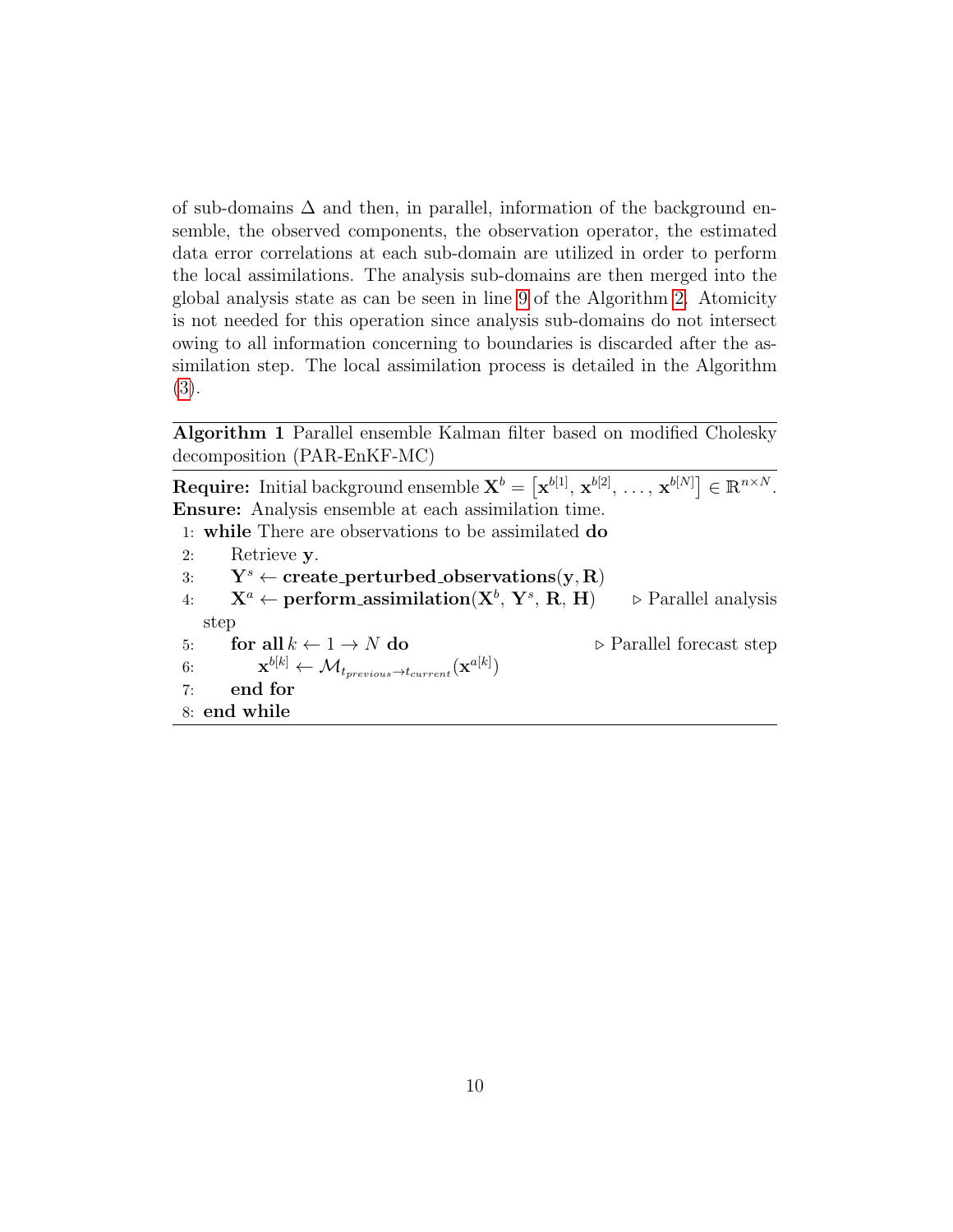Algorithm 2 Assimilation step for the PAR-EnKF-MC

|     | <b>Require:</b> Background ensemble $X^b \in \mathbb{R}^{n \times N}$ , perturbed observations $Y^s \in$                    |
|-----|-----------------------------------------------------------------------------------------------------------------------------|
|     | $\mathbb{R}^{m \times N}$ , linearized observation operator $\mathbf{H} \in \mathbb{R}^{m \times N}$ , estimated data error |
|     | covariance matrix $\mathbf{R} \in \mathbb{R}^{m \times m}$ .                                                                |
|     | <b>Ensure:</b> Analysis ensemble $X^a \in \mathbb{R}^{n \times N}$ .                                                        |
|     | 1: procedure PERFOFM_ASSIMILATION( $X^b$ , $Y^s$ , R, H)<br>$\triangleright$ Ensemble                                       |
|     | members are stored columnwise                                                                                               |
| 2:  | Decompose the model states $X^b$ into $\Delta$ sub-domains                                                                  |
| 3:  | for all $k \leftarrow 1 \rightarrow \Delta$ do                                                                              |
| 4:  | $\mathbf{X}_{[k]}^b \leftarrow \text{components\_from\_domain\_k}(\mathbf{X}^b, k)$                                         |
| 5:  | $H_{[k]} \leftarrow$ components from domain $k(H, k)$                                                                       |
| 6:  | $\mathbf{Y}_{[k]}^s \leftarrow \text{components\_from\_domain\_k}(\mathbf{Y}^s, k)$                                         |
| 7:  | $\mathbf{R}_{[k]} \leftarrow$ components from domain $\mathbf{k}(\mathbf{R}, k)$                                            |
| 8:  | $\mathbf{X}_{[k]}^a \leftarrow \text{perform\_local_assimization}(\mathbf{X}^b, \mathbf{Y}^s, \mathbf{R}, \mathbf{H})$      |
| 9:  | $\mathbf{X}^a \leftarrow \text{build\_analysis\_state}(\mathbf{X}^a, \, \mathbf{X}^a_{[k]}, \, k)$                          |
| 10: | end for                                                                                                                     |
| 11: | return $X^a$<br>$\triangleright$ The analysis ensemble is $X^a$ .                                                           |
|     | 12: end procedure                                                                                                           |
|     |                                                                                                                             |

Algorithm 3 Local assimilation method

**Require:** Local background ensemble  $\mathbf{X}_l^b \in \mathbb{R}^{n_{sd} \times N}$ , local perturbed observations  $\mathbf{Y}_{l}^{s} \in \mathbb{R}^{m_{sd} \times N}$ , local linearized observation operator  $\mathbf{H}_{l} \in$  $\mathbb{R}^{m_{sd}\times N}$ , local estimated data error covariance matrix  $\mathbf{R}_l \in \mathbb{R}^{m_{sd}\times m}$ . **Ensure:** Analysis ensemble  $\mathbf{X}_l^a \in \mathbb{R}^{n_{sd} \times N}$ .

- 1: procedure PERFORM\_LOCAL\_ASSIMILATION $({\mathbf{X}}_l^b,\,{\mathbf{Y}}_l^s,\,{\mathbf{R}}_l,\,{\mathbf{H}}_l)$   $\quad\Rightarrow$ Ensemble members are stored columnwise
- 2: Estimate  $\widehat{\mathbf{B}}_l^{-1}$  based on the samples  $\mathbf{X}_l^b$ .
- 3: Perform the assimilation,

$$
\mathbf{X}_l^a \leftarrow \mathbf{X}_l^b + \left[\widehat{\mathbf{B}}_l^{-1} + \mathbf{H}_l^T\cdot \mathbf{R}_l^{-1}\cdot \mathbf{H}_l\right]^{-1}\cdot\left[\mathbf{Y}_l^s - \mathbf{H}_l\cdot \mathbf{X}_l^b\right]
$$

4: return  $\mathbf{X}_l^a$ 

 $\triangleright$  The local analysis ensemble is  $\mathbf{X}^a$ .

5: end procedure

We are now ready to test our proposed parallel implementation of EnKF based on modified Cholesky decomposition.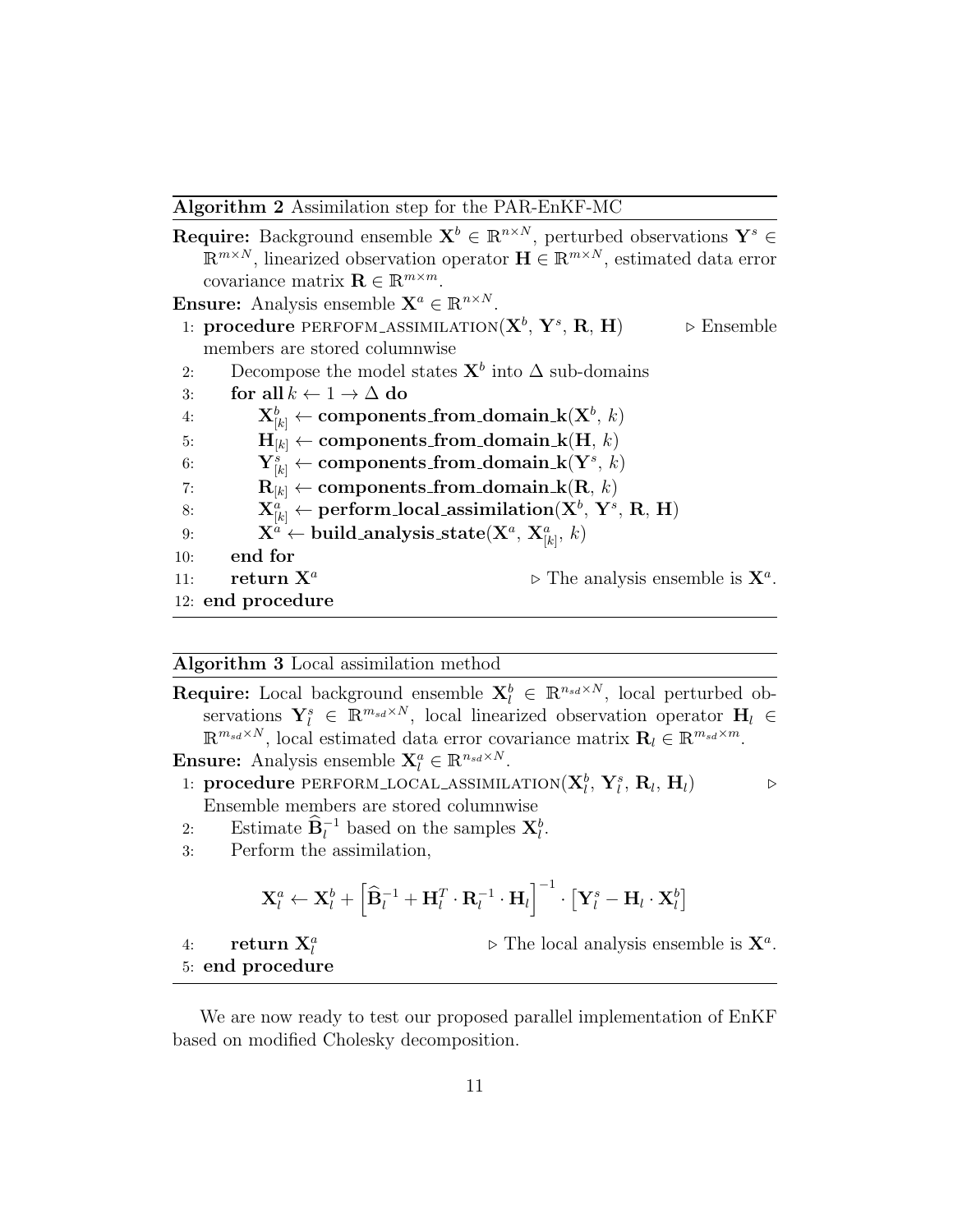# <span id="page-12-0"></span>4 Experimental Settings

In this section we study the performance of the proposed parallel ensemble Kalman filter based on modified Cholesky decomposition (PAR-EnKF-MC). The experiments are performed using the atmospheric general circulation model SPEEDY [\[13,](#page-22-0) [14\]](#page-22-1). SPEEDY is a hydrostatic, spectral coordinate, spectral transform model in the vorticity-divergence form, with semi-implicit treatment of gravity waves. The number of layers in the SPEEDY model is 8 and the T-63 model resolution  $(192 \times 96 \text{ grids})$  is used for the horizontal space discretization of each layer. Four model variables are part of the assimilation process: the temperature  $(K)$ , the zonal and the meridional wind components  $(m/s)$ , and the specific humidity  $(g/kg)$ . The total number of model components is  $n = 589,824$ . The number of ensemble members is  $N = 94$  for all the scenarios. The model state space is approximately 6,274 times larger than the number of ensemble members  $(n \gg N)$ . The tests are performed on the super computer Blueridge cluster at the university of Virginia Tech. BlueRidge is a 408-node Cray CS-300 cluster. Each node is outfitted with two octa-core Intel Sandy Bridge CPUs and 64 GB of memory, for a total of 6528 cores and 27.3 TB of memory systemwide.

Starting with the state of the system  $\mathbf{x}_{-3}^{\text{ref}}$  at time  $t_{-3}$ , the model solution  $\mathbf{x}_{-3}^{\text{ref}}$  is propagated in time over one year:

$$
\mathbf{x}_{-2}^{\text{ref}} = \mathcal{M}_{t_{-3} \to t_{-2}} \left( \mathbf{x}_{-3}^{\text{ref}} \right).
$$

The reference solution  $\mathbf{x}_{-2}^{\text{ref}}$  is used to build a perturbed background solution:

<span id="page-12-1"></span>
$$
\widehat{\mathbf{x}}_{-2}^{b} = \mathbf{x}_{-2}^{\text{ref}} + \boldsymbol{\epsilon}_{-2}^{b}, \quad \boldsymbol{\epsilon}_{-2}^{b} \sim \mathcal{N}\left(\mathbf{0}_{n}, \operatorname{diag}\left\{(0.05\left\{\mathbf{x}_{-2}^{\text{ref}}\right\}_{i}\right)^{2}\right\}\right). \tag{15}
$$

The perturbed background solution is propagated over another year to obtain the background solution at time  $t_{-1}$ :

<span id="page-12-2"></span>
$$
\mathbf{x}_{-1}^{b} = \mathcal{M}_{t_{-2} \to t_{-1}}\left(\widehat{\mathbf{x}}_{-2}^{b}\right). \tag{16}
$$

This model propagation attenuates the random noise introduced in [\(15\)](#page-12-1) and makes the background state [\(16\)](#page-12-2) consistent with the physics of the SPEEDY model. Then, the background state [\(16\)](#page-12-2) is utilized in order to build an ensemble of perturbed background states:

$$
\widehat{\mathbf{x}}_{-1}^{b[i]} = \mathbf{x}_{-1}^b + \boldsymbol{\epsilon}_{-1}^b, \quad \boldsymbol{\epsilon}_{-1}^b \sim \mathcal{N}\left(\mathbf{0}_n, \, \text{diag}\left\{(0.05\,\{\mathbf{x}_{-1}^b\}_i)^2\right\}\right), \quad 1 \le i \le N, (17)
$$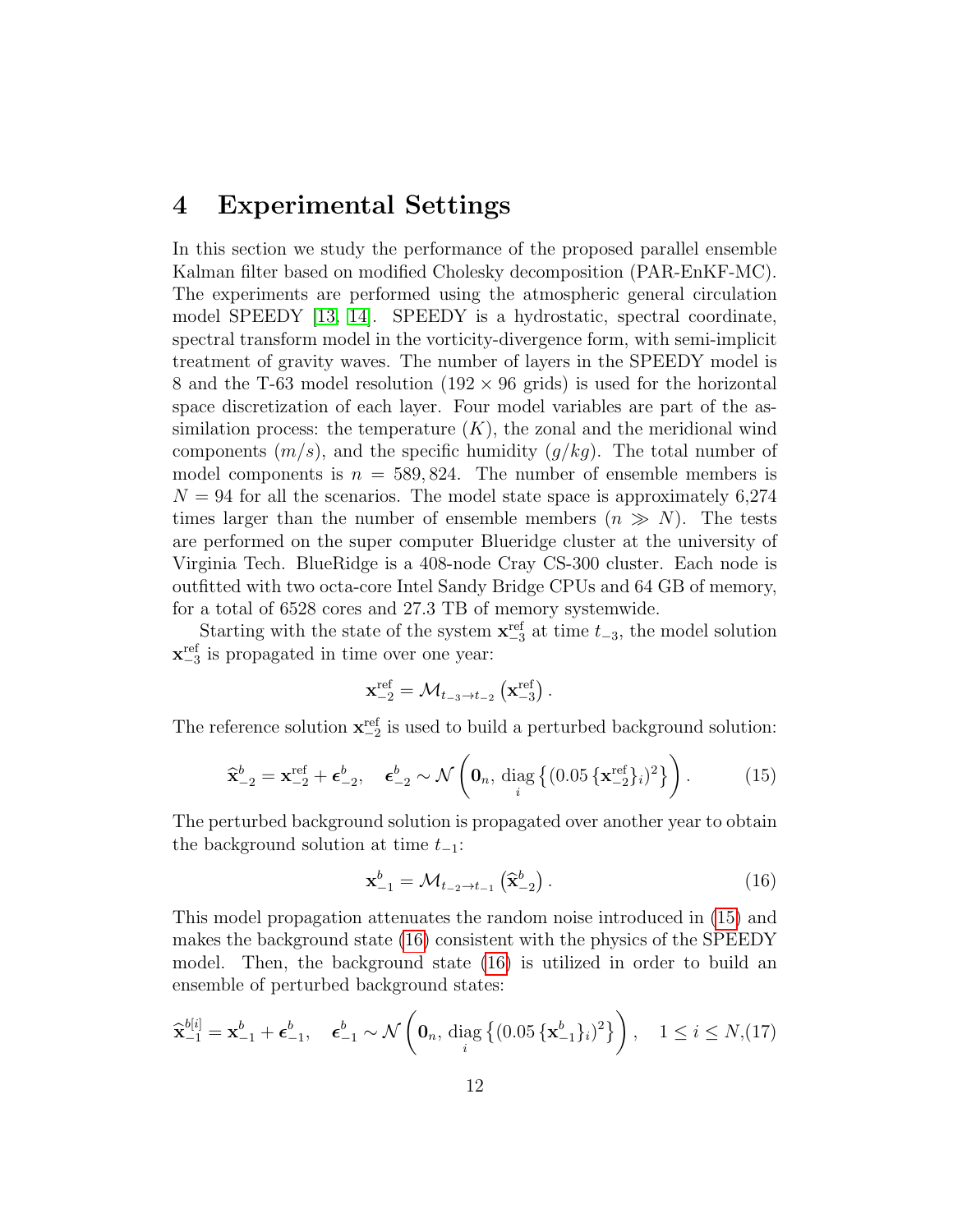from which, after three months of model propagation, the initial ensemble is obtained at time  $t_0$ :

$$
\mathbf{x}_0^{b[i]} = \mathcal{M}_{t_{-1} \to t_0} \left( \widehat{\mathbf{x}}_{-1}^{b[i]} \right) .
$$

Again, the model propagation of the perturbed ensemble ensures that the ensemble members are consistent with the physics of the numerical model.

The experiments are performed over a period of 24 days, where observations are taken every 2 days  $(M = 12)$ . At time k synthetic observations are built as follows:

$$
\mathbf{y}_k = \mathbf{H}_k \cdot \mathbf{x}_k^{\text{ref}} + \boldsymbol{\epsilon}_k, \quad \boldsymbol{\epsilon}_k \sim \mathcal{N}\left(\mathbf{0}_m, \, \mathbf{R}_k\right), \quad \mathbf{R}_k = \text{diag}_i \left\{ \left(0.01 \left\{ \mathbf{H}_k \, \mathbf{x}_k^{\text{ref}} \right\}_i \right)^2 \right\}.
$$

The observation operators  $H_k$  are fixed throughout the time interval. We perform experiments with several operators characterized by different proportions p of observed components from the model state  $\mathbf{x}_k^{\text{ref}}$   $(m \approx p \cdot n)$ . We consider four different values for  $p: 0.50, 0.12, 0.06$  and 0.04 which represent 50%, 12 %, 6 % and 4 % of the total number of model components, respectively. Some of the observational networks used during the experiments are shown in Figure [4](#page-13-0) with their corresponding percentage of observed components from the model state.

<span id="page-13-0"></span>

Figure 4: Observational networks for different values of p. Dark dots denote the location of the observed components. The observed model variables are the zonal and the meridional wind components, the specific humidity, and the temperature.

The analyses of the PAR-EnKF-MC are compared against those obtained making use of the LETKF implementation proposed by Hunt et al in [\[15,](#page-22-2)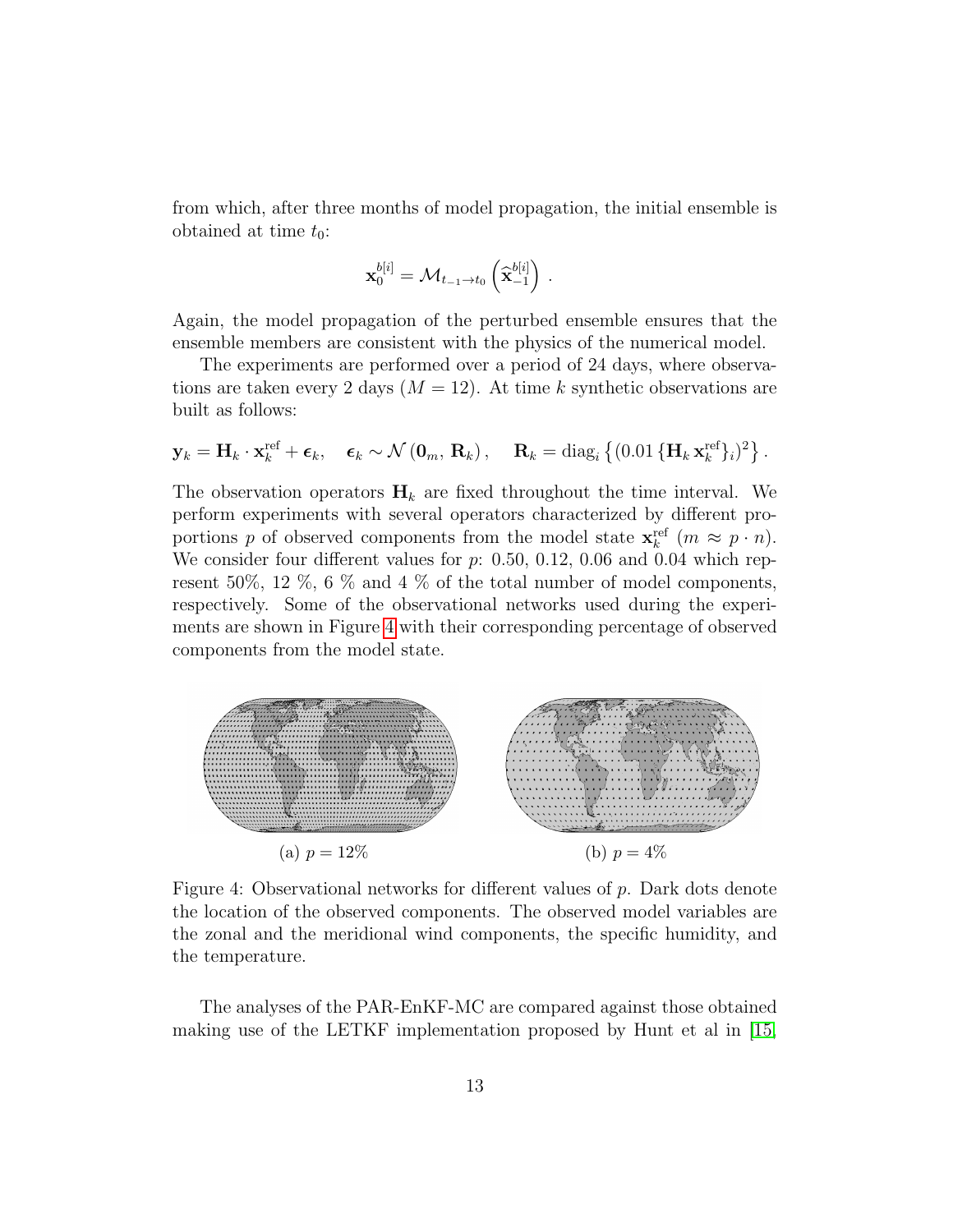[6,](#page-21-0) [16\]](#page-22-3) . The analysis accuracy is measured by the root mean square error (RMSE)

$$
\text{RMSE} = \sqrt{\frac{1}{M} \cdot \sum_{k=1}^{M} \left[ \mathbf{x}_k^{\text{ref}} - \mathbf{x}_k^{\text{a}} \right]^T \cdot \left[ \mathbf{x}_k^{\text{ref}} - \mathbf{x}_k^{\text{a}} \right]}
$$
(18)

where  $\mathbf{x}^{\text{ref}} \in \mathbb{R}^{n \times 1}$  and  $\mathbf{x}_k^{\text{a}} \in \mathbb{R}^{n \times 1}$  are the reference and the analysis solutions at time  $k$ , respectively, and  $M$  is the number of assimilation times.

During the assimilation steps, the data error covariance matrices  $\mathbf{R}_k$  are used and therefore, no representativeness errors are involved during the assimilation. The different EnKF implementations are performed making use of FORTRAN and specialized libraries such as BLAS and LAPACK are used in order to perform the algebraic computations.

### 4.1 Influence of the localization radius on analysis accuracy

We study the accuracy of the proposed PAR-EnKF-MC and the LETKF implementations for different radii of influence. The relations between the accuracy of the methods and the radii for 96 and for 768 processors are shown in Figures [5](#page-15-0) and [6,](#page-15-1) respectively. The results reveal that the accuracy of the PAR-EnKF-MC formulation can be improved by increasing the radius of influence  $\zeta$ . This implies that the impact of spurious correlations is mitigated when background error correlations are estimated via the modified Cholesky decomposition. However, the larger the radius of influence, the larger the local data assimilation problem to solve. This will demand more computational time which can be mitigated by increasing the number of processors during the assimilation step. On the other hand, in the LETKF context, since background error correlations are estimated based on the empirical moments of the ensemble, spurious correlations affect the analysis when  $\zeta > 2$ . Consequently, localization radius sizes beyond this value decreases the performance of the LETKF.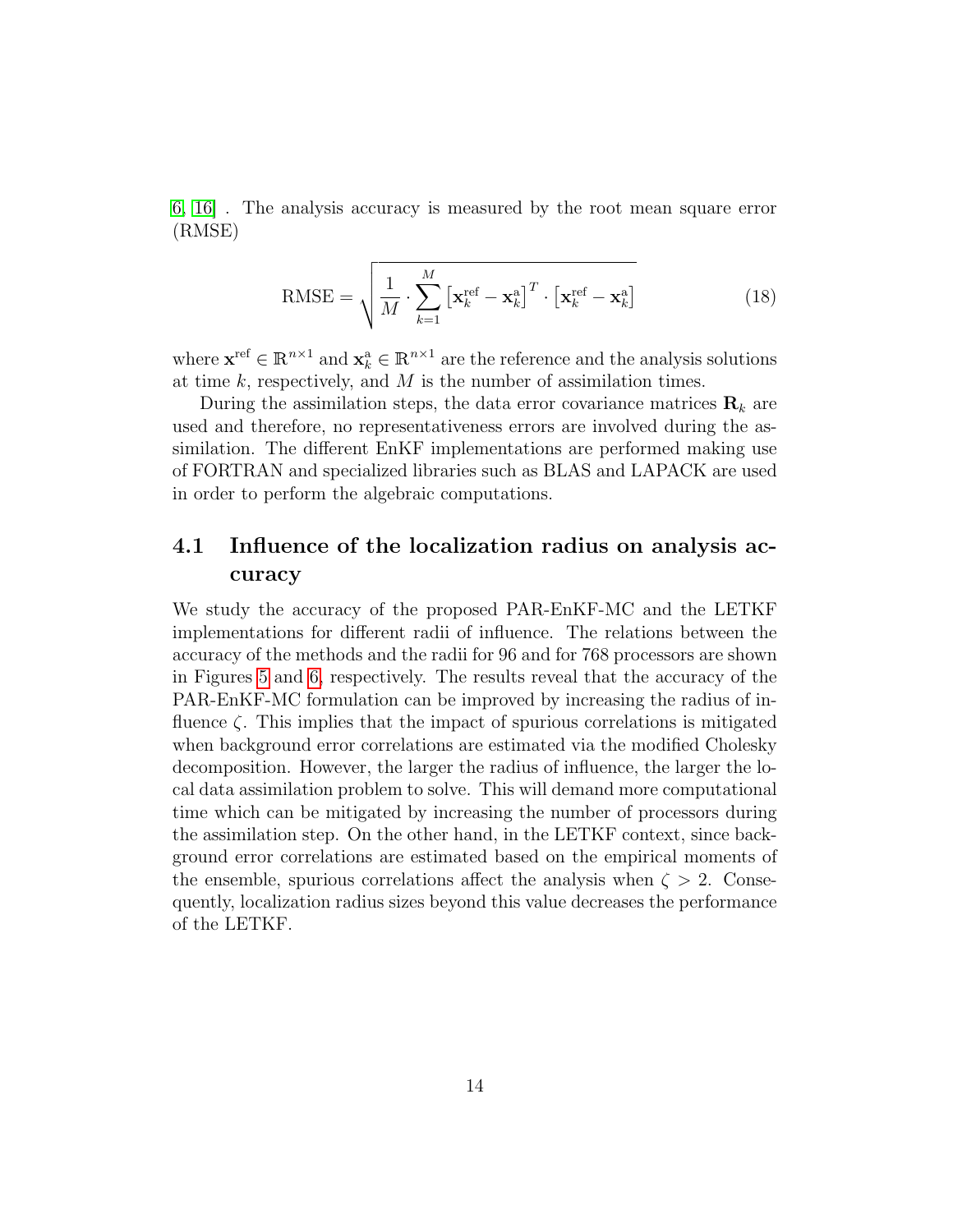<span id="page-15-0"></span>

Figure 5: Relation between CPU-time (s) and accuracy of the compared EnKF implementations for different radii of influence when the number of computing nodes is 6 (96 processors)

<span id="page-15-1"></span>

Figure 6: Relation between CPU-time (s) and accuracy of the compared EnKF implementations for different radii of influence when the number of computing nodes is 48 (768 processors)

# 4.2 Computational times for different numbers of processors

We compare the elapsed times and the accuracy of both implementations when the number of processors (sub-domains) is increased. We vary the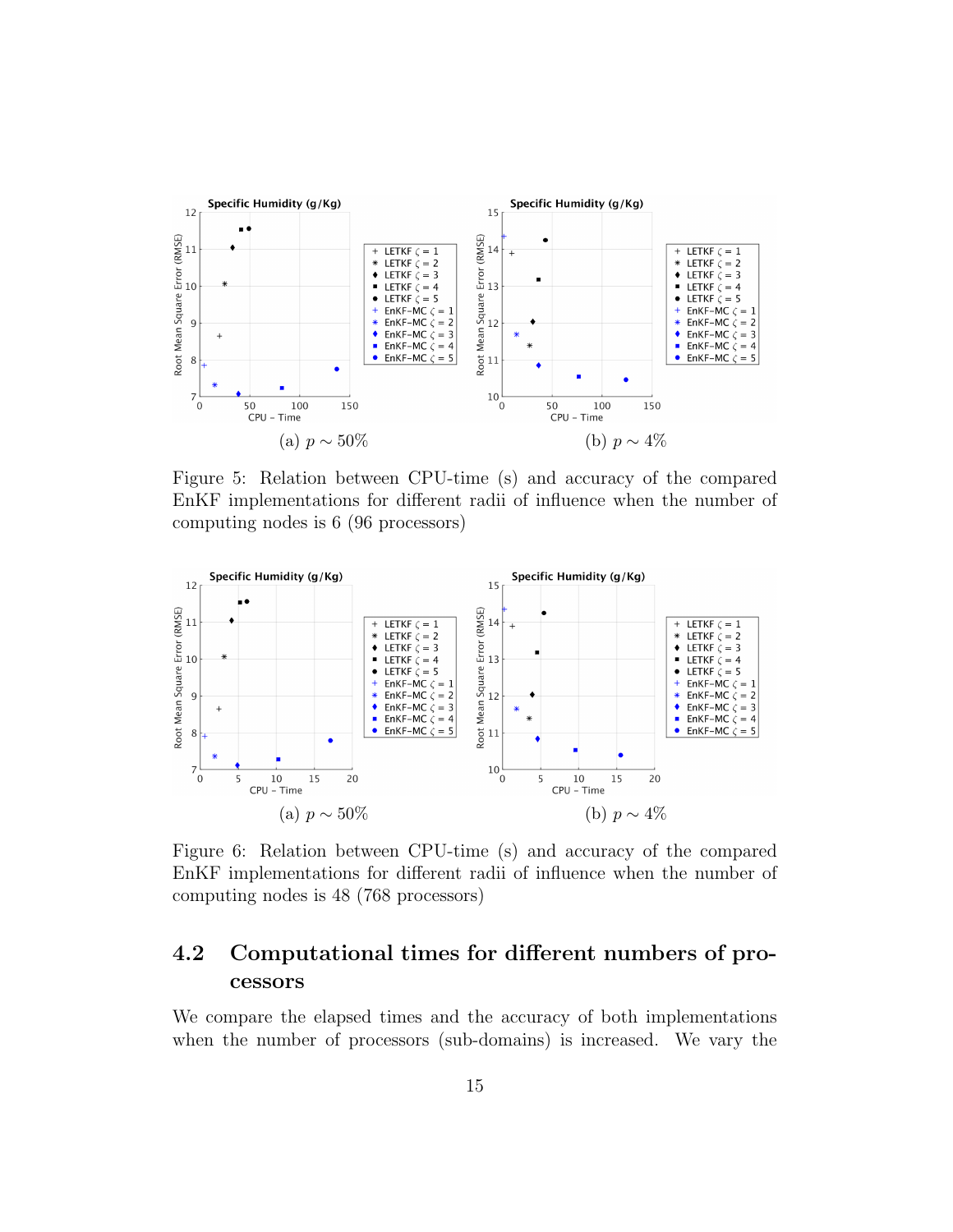number of compute nodes from 6 (96 processors) to 128 (2,048 processors), fix the radius of influence at  $\zeta = 5$ , and use an observational network with  $p = 4\%$ . The elapsed times for different numbers of computing nodes for the PAR-EnKF-MC and LETKF are shown in Figure [7.](#page-16-0) As expected, the elapsed time of the LETKF is smaller than that of PAR-EnKF-MC formulation since no covariance estimation is performed. Nevertheless, the difference between the elapsed times is small (in the order of seconds), while the PAR-EnKF-MC results are more accurate than those obtained by the LETKF.

<span id="page-16-0"></span>

Figure 7: Elapsed times of the PAR-EnKF-MC and LETKF for different number of compute nodes  $(\times 16$  processors).

# 4.3 Influence of the number of processors (sub-domains) on accuracy of PAR-EnKF-MC analyses

An important concern to address in the PAR-EnKF-MC formulation is how its accuracy is impacted when the number of processors (sub-domains) is increased. As we mentioned before, the model domain is decomposed in order to speedup computations but not for increasing the accuracy of the method (i.e., the impact of spurious correlations can be small for small sub-domain sizes) Two main reasons are that we have a well-conditioned estimated of  $B^{-1}$ and even more, the conditional independence of model components makes the sub-domain size to have no impact in the accuracy of the PAR-EnKF-MC. As can be seen in figure [8,](#page-17-0) for the specific humidity variable and values of  $\zeta$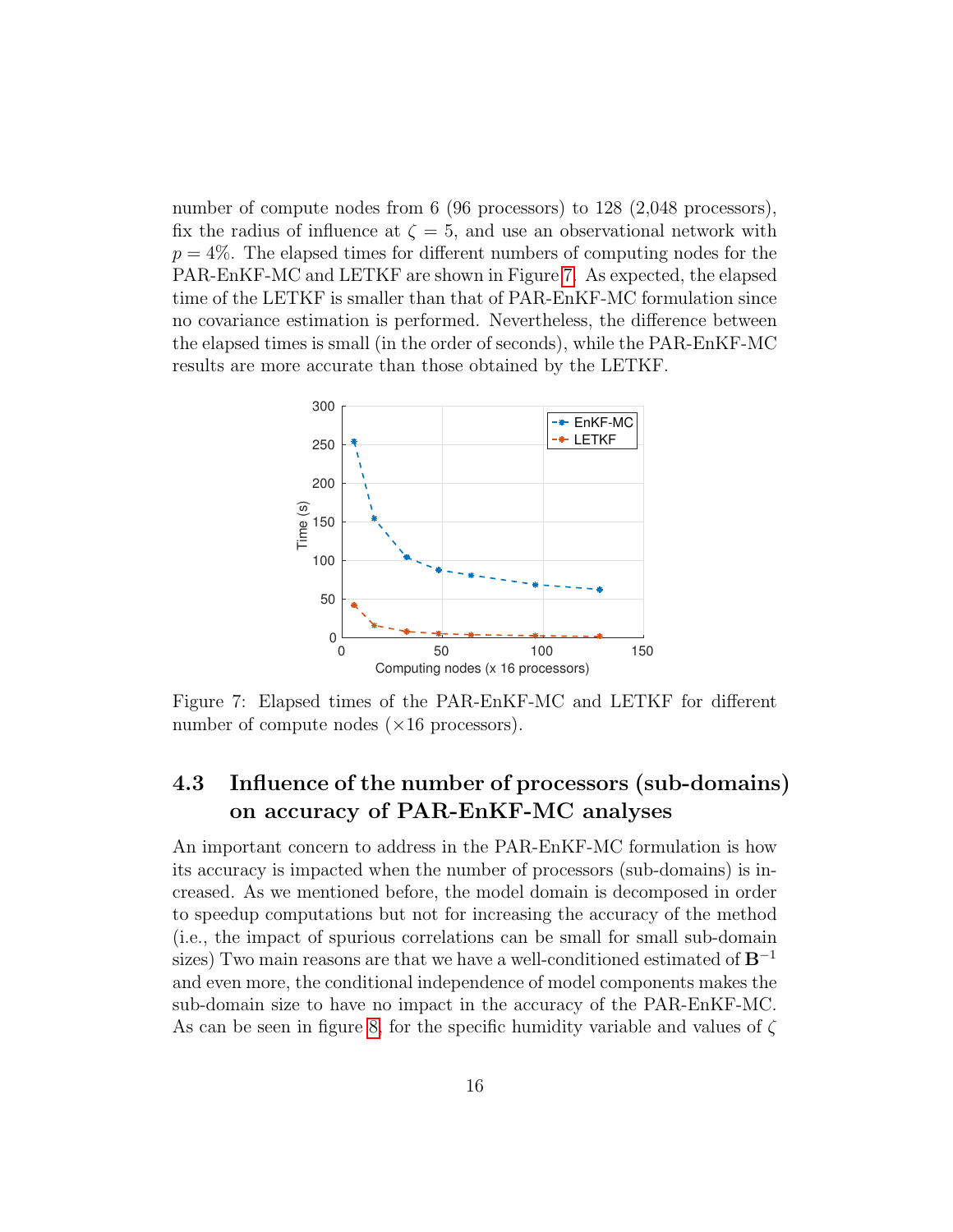and  $p$ , the PAR-EnKF-MC provides almost the same accurate results among all configurations. The small variations in the RMSE values of the PAR-EnKF-MC obey to the synthetic data built at different processors during the assimilation step. For instance, the random number generators used in the experiments depends on the processors id and therefore, the exact synthetic data is not replicated when the number of processors is changed. In the LETKF context we obtain the exact same results for all configurations since it is a deterministic filter and even more, the assimilation is performed for each grid point in the sub-domain. Lastly, figure [9](#page-18-1) shows an estimate of a

<span id="page-17-0"></span>

Figure 8: RMSE of the LETKF and PAR-EnKF-MC implementations for the specific humidity  $(sh)$  for different numbers of compute nodes. The number of compute nodes is next to the method name.

local inverse background error covariance matrix for some sub-domain. Figure [9a](#page-18-1) shows the non-zero coefficients in that particular sub-domain, figure [9b](#page-18-1) reflects the structure of  $\mathbf{B}^{-1}$  based on **T**. Figures [9c](#page-18-1) and [9d](#page-18-1) show the estimated background error covariance matrix  $\hat{\mathbf{B}}$  from two different perspectives. As is expected, the correlations are dissipated in space but, they still quite large as can be seen in figure [9d.](#page-18-1) Intuitively, when the sub-domain size is small, high correlations are present between model components owing to their proximity. On the other hand, when the sub-domain size is large, more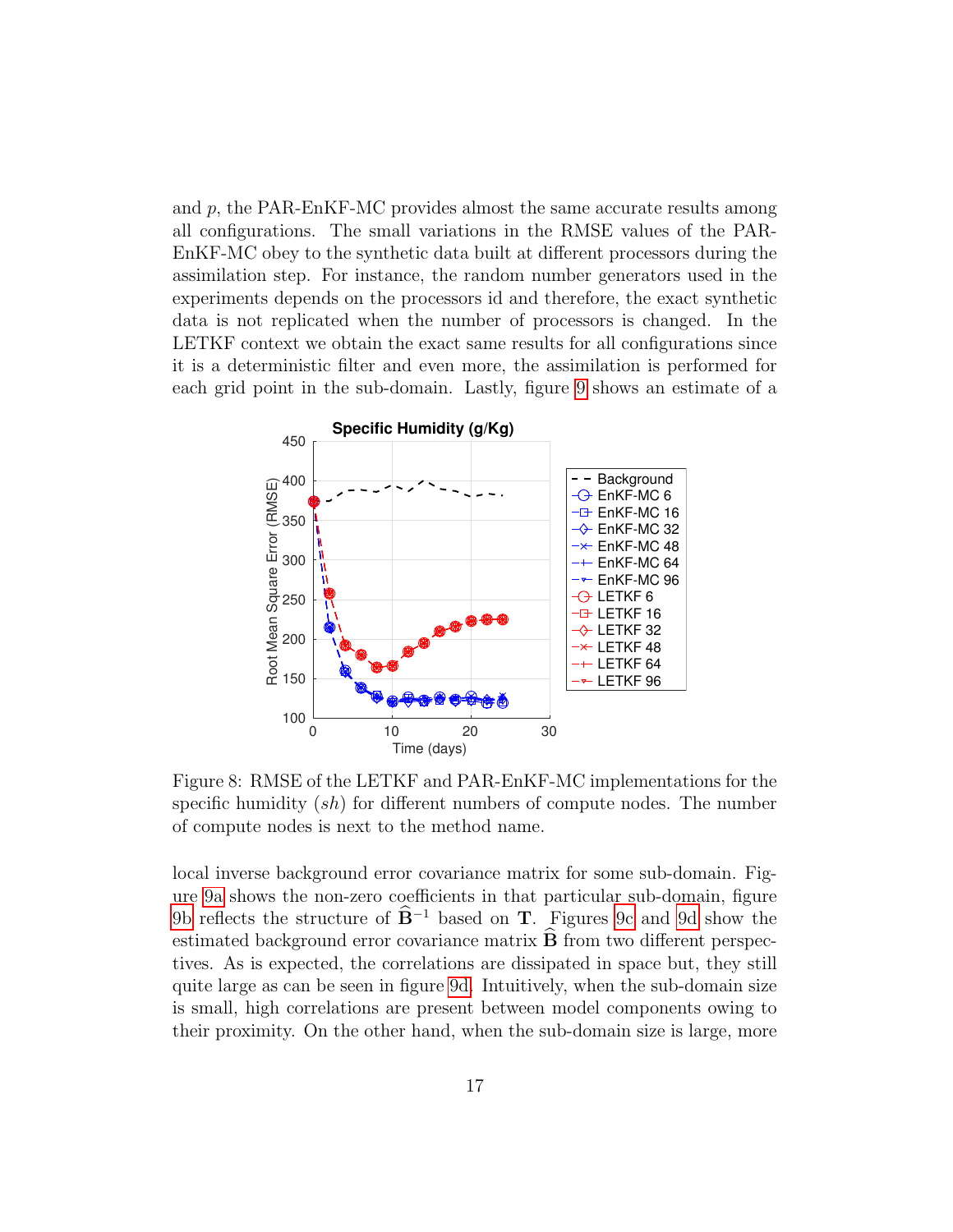<span id="page-18-1"></span>disipation is expected on the correlation waves of  $\overline{B}$ .



Figure 9: Structures of **T** and  $\hat{\mathbf{B}}^{-1}$  for a radius of influence of  $r = 5$ . The contourf and surface of  $\widehat{B}$  are shown as well. The vector state reads  $x =$  $[u, v, T, sh]^T$ .

# <span id="page-18-0"></span>5 Future Work

We think there is an opportunity to exploit even more high performance computing tools in the context of PAR-EnKF-MC. Here, most of the computational time is spent in the estimation of the coefficients in [\(1\)](#page-4-1). The approximation of those coefficients is performed making use of the singular value decomposition (SVD) SVD implementations are highly proposed in the context of accelerating devices such as Many Core Intel (MIC) [\[17\]](#page-22-4) and the Compute Unified Device Architecture (CUDA) [\[18\]](#page-22-5). Since the analysis corrections are computed at each sub-domain independently, each processor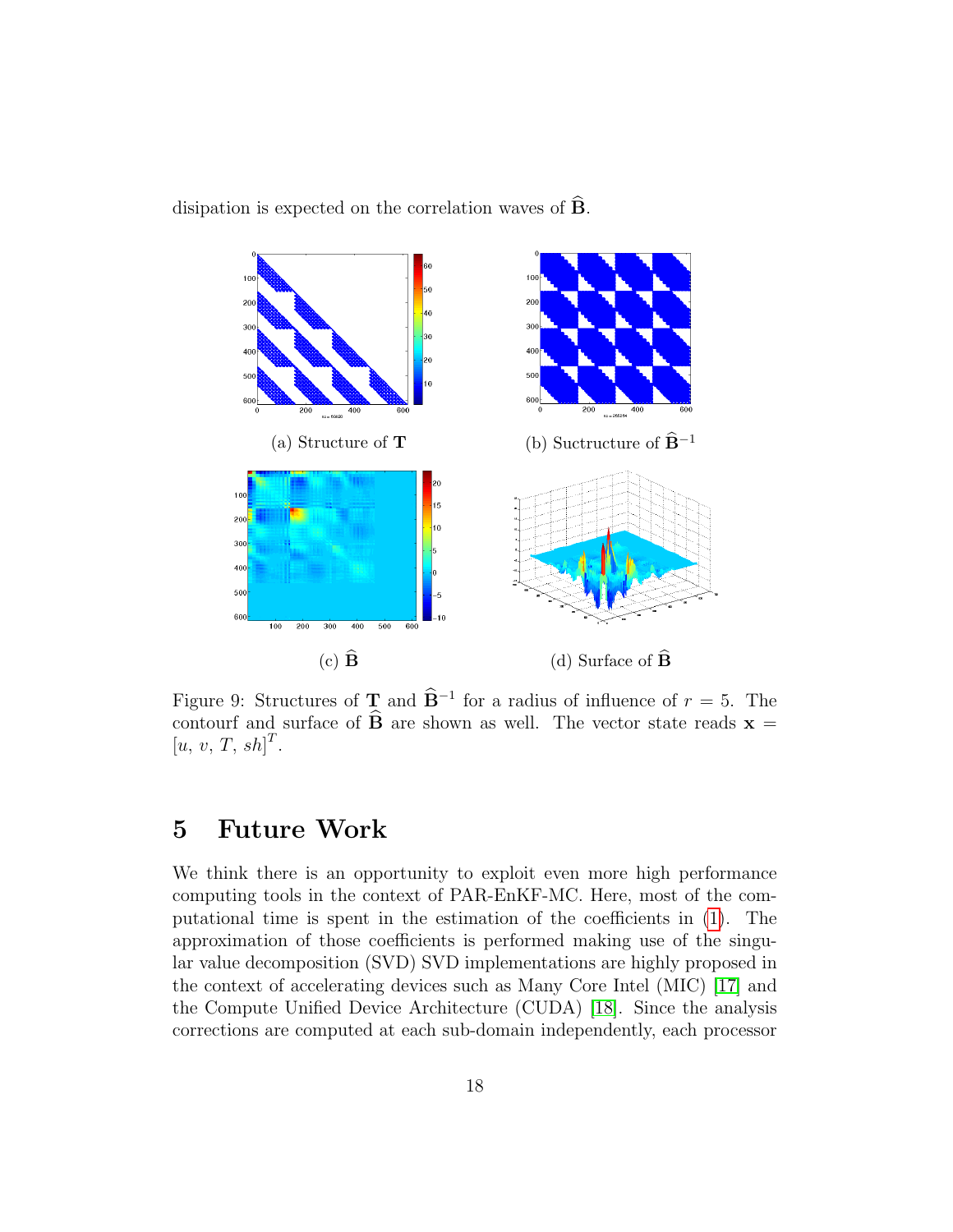(sub-domain) can submit to a given device the information needed in order to solve the linear regression problem [\(1\)](#page-4-1). Once the solution is computed, the device returns the coefficients to the processor which assembles the received information in T. Generally speaking the process is as follows:

- The domain is split according to  $\Delta$  processors (sub-domains)
- At each sub-domain a local inverse estimation of the background error covariance matrix is computed:
	- Submit the vectors  $\mathbf{x}^{[\cdot]}$  to the assigned device in order to compute the weights in the linear regression [\(1\)](#page-4-1).
	- In the device, compute the coefficients making use of SVD.
	- The subdomain receives the coefficients from the device.
- The non-zero coefficients are placed in their respective positions in T.
- Continue until the coefficients for all local components have been computed.
- Perform the local assimilation.

# <span id="page-19-0"></span>6 Conclusions

An efficient and parallel implementation of the ensemble Kalman filter based on a modified Cholesky decomposition is proposed. The method exploits the conditional independence of model components in order to obtain sparse estimators of  $\mathbf{B}^{-1}$  via the modified Cholesky decomposition. High performance computing can be used in order to speedup the assimilation process: the global domain is decomposed according to the number of processors (subdomains), at each sub-domain a local estimator of the inverse background error covariance matrix is computed and the local assimilation process is carried out. Each sub-domain is then mapped back onto the global domain where then, the global analysis is obtained. The proposed EnKF implementation is compared against the well-known local ensemble transform Kalman filter (LETKF) making use of the Atmospheric General Circulation Model (SPEEDY) with the T-63 resolution in the super computer cluster Blueridge at Virginia Tech. The number of processors is ranged from 96 to 2,048. The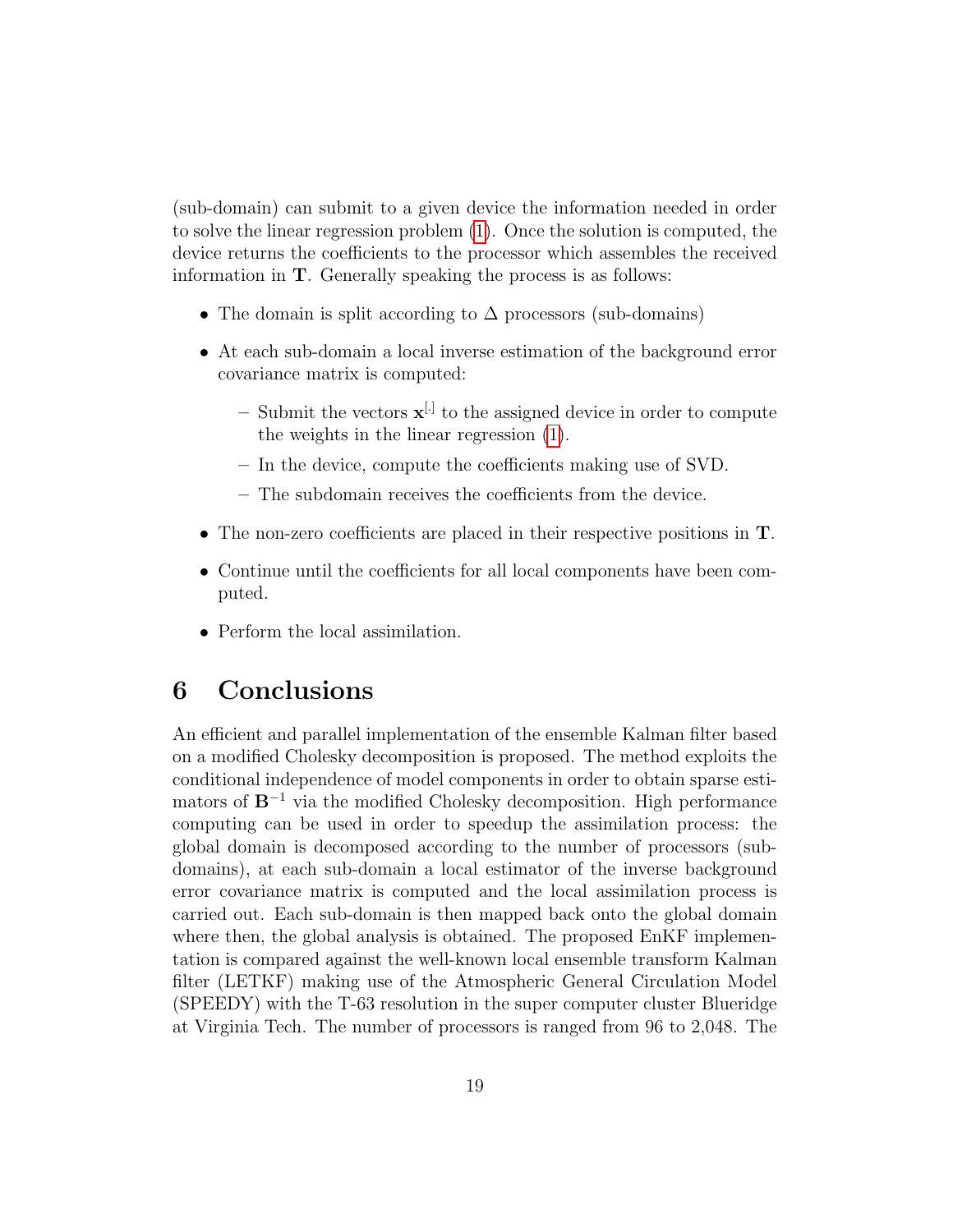accuracy of the proposed EnKF outperforms that of the LETKF. Even more, the computational time of the proposed implementation differs in seconds of the parallel LETKF method in which no covariance estimation is performed. Finally, for the largest number of processors, the proposed method is 400 times faster than its serial theoretical implementation.

# 7 Acknowledgments

This work was supported in part by awards NSF CCF –1218454, AFOSR FA9550–12–1–0293–DEF, and by the Computational Science Laboratory at Virginia Tech.

# References

- <span id="page-20-0"></span>[1] L. Nerger, W. Hiller, Software for ensemble-based data assimilation systemsimplementation strategies and scalability, Computers & Geosciences 55 (2013) 110–118.
- <span id="page-20-1"></span>[2] V. Rao, A. Sandu, A time-parallel approach to strong-constraint fourdimensional variational data assimilation, Journal of Computational Physics 313 (2016) 583–593.
- <span id="page-20-2"></span>[3] Y. Liu, A. Weerts, M. Clark, H. Hendricks Franssen, S. Kumar, H. Moradkhani, D. Seo, D. Schwanenberg, P. Smith, A. Van Dijk, et al., Advancing data assimilation in operational hydrologic forecasting: progresses, challenges, and emerging opportunities, Hydrology and Earth System Sciences, 16 (10), 2012.
- <span id="page-20-3"></span>[4] M. Zupanski, [Theoretical and Practical Issues of Ensemble Data As](http://dx.doi.org/10.1007/978-3-540-71056-1_3)[similation in Weather and Climate,](http://dx.doi.org/10.1007/978-3-540-71056-1_3) in: S. Park, L. Xu (Eds.), Data Assimilation for Atmospheric, Oceanic and Hydrologic Applications, Springer Berlin Heidelberg, 2009, pp. 67–84. [doi:10.1007/](http://dx.doi.org/10.1007/978-3-540-71056-1_3) [978-3-540-71056-1\\_3](http://dx.doi.org/10.1007/978-3-540-71056-1_3). URL [http://dx.doi.org/10.1007/978-3-540-71056-1\\_3](http://dx.doi.org/10.1007/978-3-540-71056-1_3)
- <span id="page-20-4"></span>[5] A. A. Emerick, A. C. Reynolds, Ensemble smoother with multiple data assimilation, Computers & Geosciences 55 (2013) 3–15.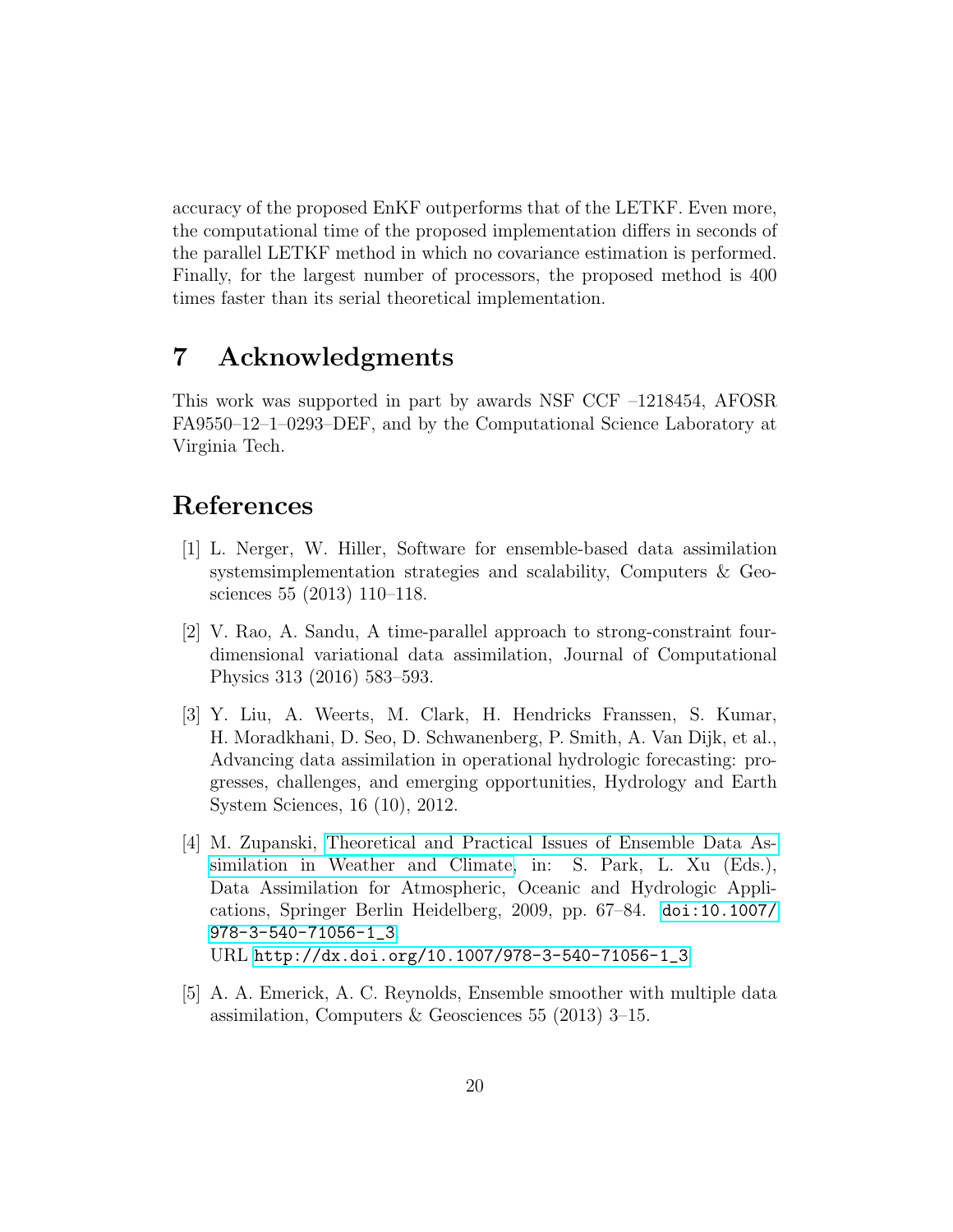- <span id="page-21-0"></span>[6] E. Ott, B. R. Hunt, I. Szunyogh, A. V. Zimin, E. J. Kostelich, M. Corazza, E. Kalnay, D. J. Patil, J. A. Yorke, [A Local Ensemble](http://dx.doi.org/10.1111/j.1600-0870.2004.00076.x) [Kalman Filter for Atmospheric Data Assimilation,](http://dx.doi.org/10.1111/j.1600-0870.2004.00076.x) Tellus A 56 (5) (2004)  $415-428.$  [doi:10.1111/j.1600-0870.2004.00076.x](http://dx.doi.org/10.1111/j.1600-0870.2004.00076.x). URL <http://dx.doi.org/10.1111/j.1600-0870.2004.00076.x>
- <span id="page-21-1"></span>[7] G. Evensen, [The Ensemble Kalman Filter: Theoretical Formulation and](http://dx.doi.org/10.1007/s10236-003-0036-9) [Practical Implementation,](http://dx.doi.org/10.1007/s10236-003-0036-9) Ocean Dynamics 53 (4) (2003) 343–367. [doi:](http://dx.doi.org/10.1007/s10236-003-0036-9) [10.1007/s10236-003-0036-9](http://dx.doi.org/10.1007/s10236-003-0036-9). URL <http://dx.doi.org/10.1007/s10236-003-0036-9>
- <span id="page-21-2"></span>[8] P. J. Bickel, E. Levina, [Regularized estimation of large covari](http://dx.doi.org/10.1214/009053607000000758)[ance matrices,](http://dx.doi.org/10.1214/009053607000000758) Ann. Statist. 36 (1) (2008) 199–227. [doi:10.1214/](http://dx.doi.org/10.1214/009053607000000758) [009053607000000758](http://dx.doi.org/10.1214/009053607000000758). URL <http://dx.doi.org/10.1214/009053607000000758>
- <span id="page-21-3"></span>[9] P. Sakov, L. Bertino, [Relation Between Two Common Localisation](http://dx.doi.org/10.1007/s10596-010-9202-6) [Methods for the EnKF,](http://dx.doi.org/10.1007/s10596-010-9202-6) Computational Geosciences 15 (2) (2011) 225– 237. [doi:10.1007/s10596-010-9202-6](http://dx.doi.org/10.1007/s10596-010-9202-6). URL <http://dx.doi.org/10.1007/s10596-010-9202-6>
- <span id="page-21-4"></span>[10] E. D. Nino, A. Sandu, W. Deng, An ensemble kalman filter implementation based on modified cholesky decomposition for inverse covariance matrix estimation, arXiv preprint arXiv:1572695.
- <span id="page-21-5"></span>[11] E. Anderson, Z. Bai, J. Dongarra, A. Greenbaum, A. McKenney, J. Du Croz, S. Hammerling, J. Demmel, C. Bischof, D. Sorensen, [LA-](http://dl.acm.org/citation.cfm?id=110382.110385)[PACK: A Portable Linear Algebra Library for High-performance Com](http://dl.acm.org/citation.cfm?id=110382.110385)[puters,](http://dl.acm.org/citation.cfm?id=110382.110385) in: Proceedings of the 1990 ACM/IEEE Conference on Supercomputing, Supercomputing '90, IEEE Computer Society Press, Los Alamitos, CA, USA, 1990, pp. 2–11. URL <http://dl.acm.org/citation.cfm?id=110382.110385>
- <span id="page-21-6"></span>[12] L. S. Blackford, J. Demmel, J. Dongarra, I. Duff, S. Hammarling, G. Henry, M. Heroux, L. Kaufman, A. Lumsdaine, A. Petitet, R. Pozo, K. Remington, R. C. Whaley, An Updated Set of Basic Linear Algebra Subprograms (BLAS), ACM Transactions on Mathematical Software 28 (2001) 135–151.